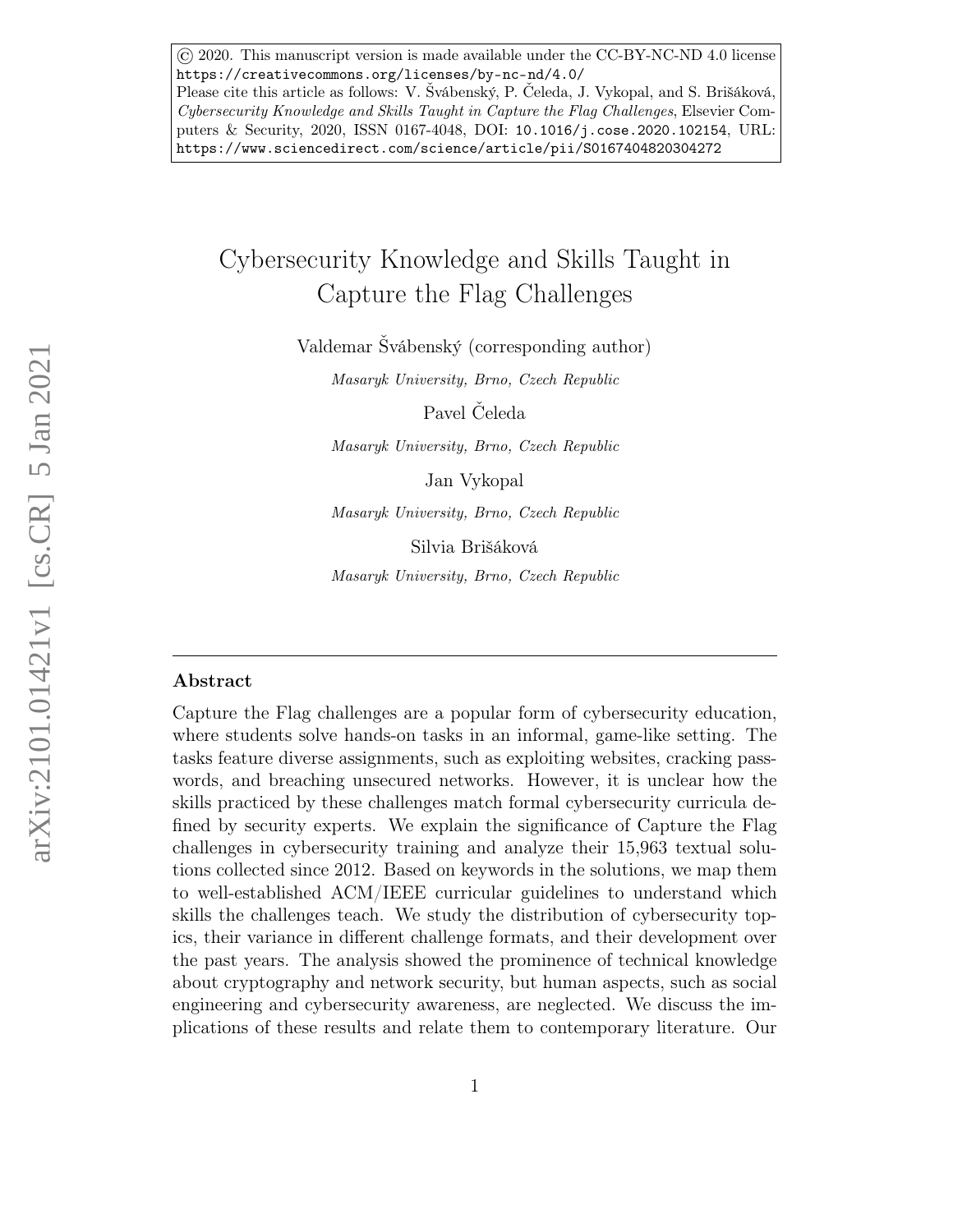results indicate that future Capture the Flag challenges should include nontechnical aspects to address the current advanced cyber threats and attract a broader audience to cybersecurity.

Keywords: cybersecurity education, security training, capture the flag, curricular guidelines

## 1. Introduction

Training security professionals is a slow but steady solution to the global cybersecurity workforce gap [1]. Educational institutions, computing societies, government organizations, and private companies are aware of this situation and introduce new curricula, study programs, and courses. Cybersecurity is an integral part of ACM/IEEE Computing Curricula 2020 (CC2020) [2], and specialized cybersecurity curricula, such as CSEC2017 [3], have been emerging in recent years.

Along with formal education, an increasingly popular method of practicing cybersecurity skills is via informal Capture the Flag (CTF) games and competitions. In these events, small teams of participants exercise their cybersecurity skills by solving various tasks in an online learning environment. CTF tasks, called challenges, feature diverse assignments from exploiting websites, through cracking passwords, to breaching unsecured networks. A successful solution of a challenge yields a text string called a flag that is submitted online to prove reaching the solution.

CTF originated among cybersecurity enthusiasts at a hacker conference DEF CON in 1996 [4]. However, CTF is no longer the niche of exclusive hacker groups. This educational game format quickly gained popularity, and now, teachers across the world are using it to complement education. CTF has been used successfully in university classes [5, 6] and in undergraduate security competitions [7, 8]. Even tech giants like Google and Facebook host CTFs [9, 10] that attract hundreds of attendees every year. Unlike traditional teaching formats, such as lectures and homework assignments, CTFs are more

Email addresses: svabensky@ics.muni.cz (Valdemar Švábenský (corresponding author)), celeda@ics.muni.cz (Pavel Čeleda), vykopal@ics.muni.cz (Jan Vykopal), brisakova@mail.muni.cz (Silvia Brišáková)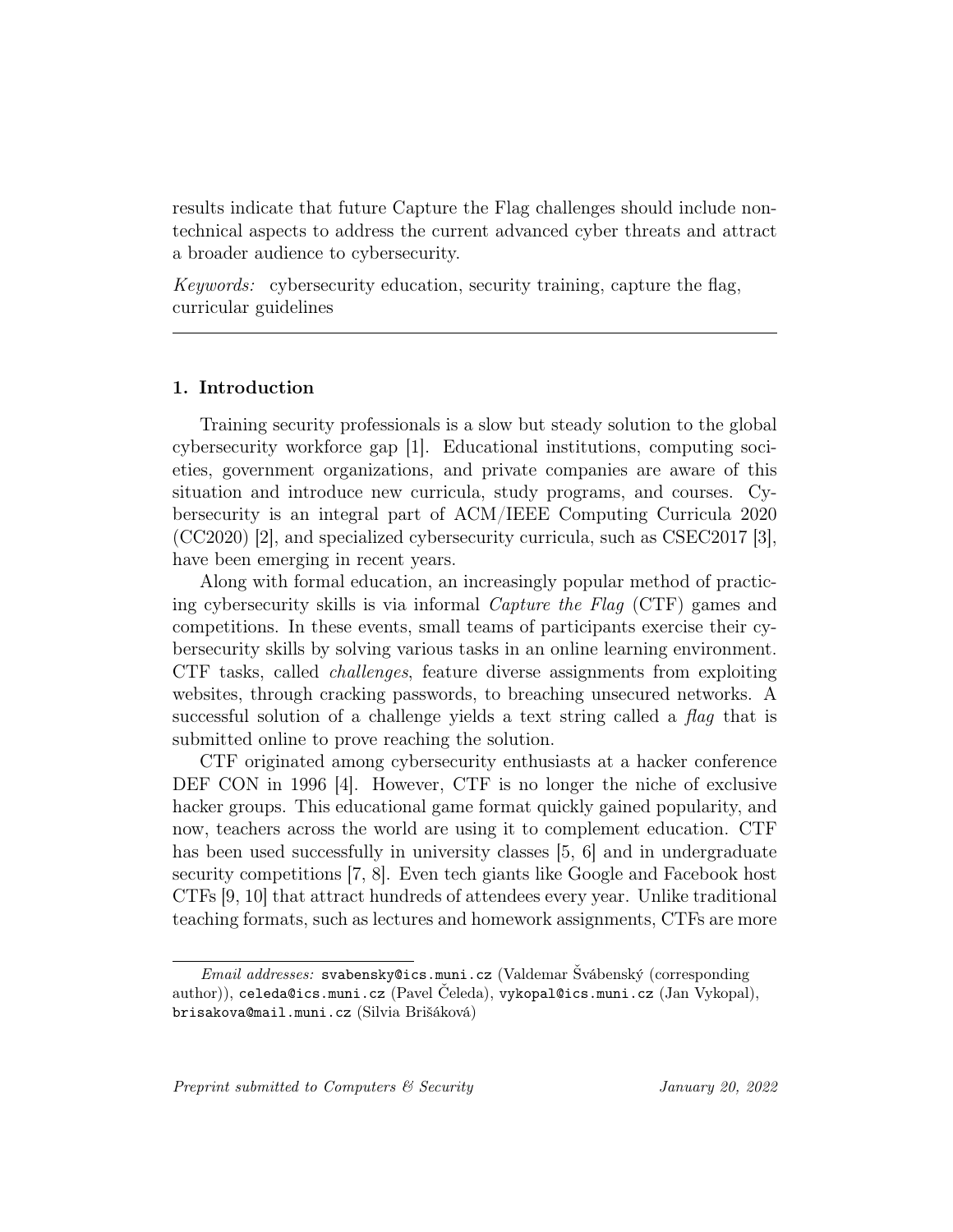casual and often include competitive or game elements. However, because of their informality, it is unclear how they fit into cybersecurity curricula.

CTF participants publish their solutions to the challenges online. They do it to demonstrate solving the tasks and to share their knowledge with others. The solutions, called *writeups*, are useful mainly in two ways. First, they are a learning resource that describes how the challenge was solved, which can prove useful in future CTFs and allow others to discover new solutions. Second, the writeups inspire CTF creators since they provide insight into the challenge assignment, even if the assignment is no longer available. We will investigate a third possible yet unexplored use of writeups. In our research, we regard them as a dataset and mine information about cybersecurity topics from them.

## 1.1. Goals of This Paper

By analyzing the content of writeups, we examine how the informal CTF challenges map to formal CSEC2017 curricular guidelines defined by security experts. We seek to uncover the breadth of the cybersecurity topics that CTF can teach to enhance education and training. Specifically, we pose the following three research questions.

- 1. What is the distribution of cybersecurity topics in CTF challenges?
- 2. How does the distribution of topics differ between various CTF formats?
- 3. How has the distribution of topics evolved over the past decade?

The first question explores dominant, typical, and underrepresented cybersecurity topics within the analyzed writeups. The second question divides the writeups according to the two most popular CTF formats and compares them, allowing educators to choose a suitable format for their learning activities. The third question splits the writeups based on the year of the corresponding CTF event and searches for trends over the years.

## 1.2. Contributions of This Paper

Online CTF challenges feature practical assignments, scale to hundreds of students, and include game elements. They are suitable for secondary, tertiary, professional, and extracurricular education. This paper aims to support their further transfer into the practice of teaching and learning security. Answering the research questions will be valuable for various stakeholders.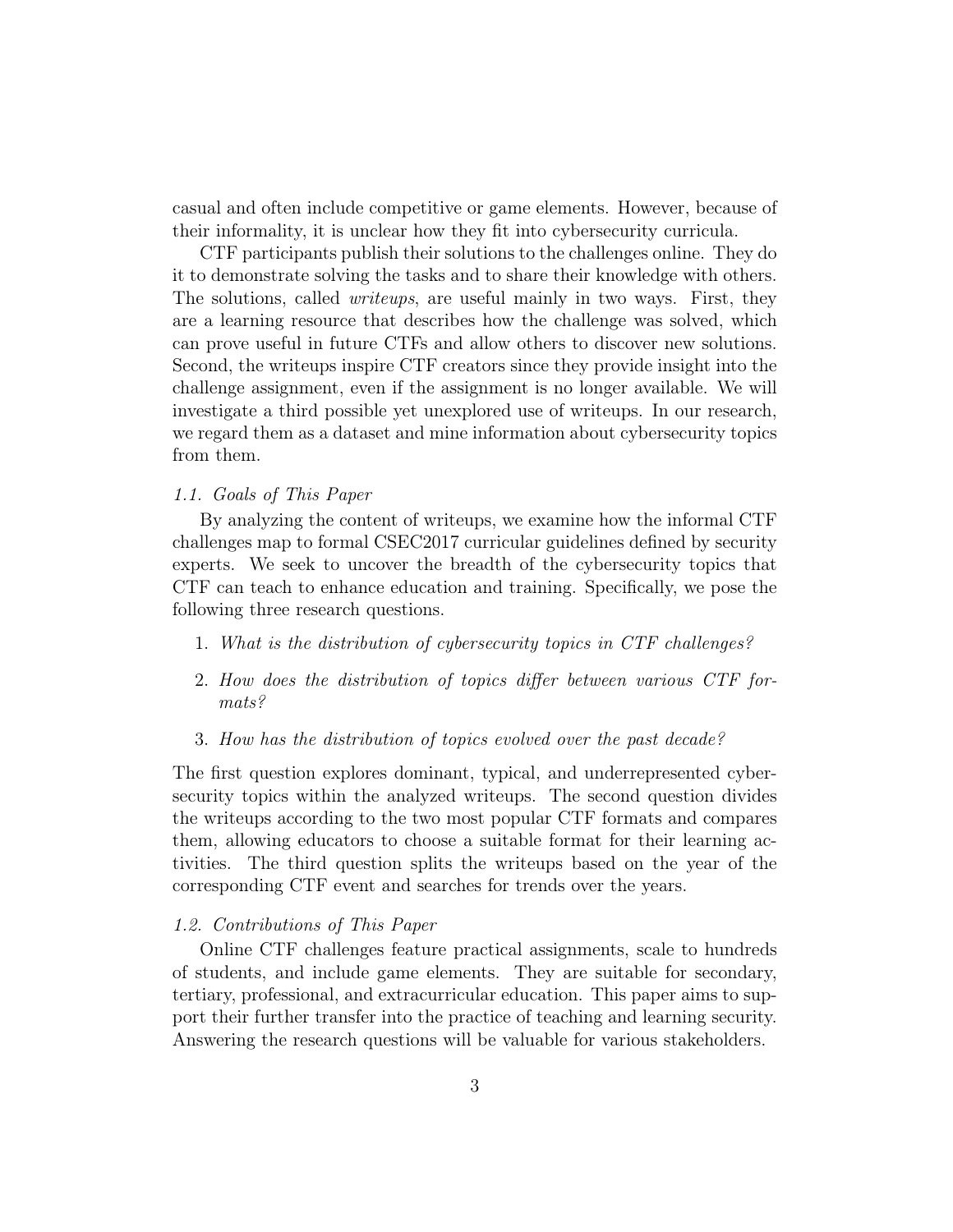- Cybersecurity experts will know which cybersecurity skills they or their team members can practice via CTF.
- *Educational managers* and *curricular designers* can see how informal education via CTF helps fulfill formal cybersecurity learning outcomes. Moreover, at a higher level, they can consider which cybersecurity topics can be supplemented by CTF in their study programs.
- Teachers and CTF content creators may focus on more common cybersecurity knowledge to help students interested in CTF. Alternatively, they can teach the fields uncovered by CTF.
- *Students* and *CTF participants* can better understand the content of previous challenges and prepare for future challenges.

## 1.3. Paper Structure

This paper is organized into seven sections. Section 2 explains the key terms to familiarize the readers with CTF challenges, writeups, and cybersecurity curricula. Section 3 describes primary and secondary studies related to writeups, curricular design, and educational text analysis. Section 4 details our methods for the collection and analysis of writeup data. Section 5 presents the findings and answers the three research questions. Section 6 offers practical insights and lessons learned from this research. Finally, Section 7 concludes and summarizes our contributions.

## 2. Background and Terminology

This section defines the key terms used throughout the paper: Capture the Flag in Section 2.1, writeups and their web catalogs in Section 2.2, and Cybersecurity Curricular Guidelines in Section 2.3.

## 2.1. Capture the Flag and Its Formats

The term Capture The Flag originally refers to an outdoor game for two teams. Each team must simultaneously defend a (physical) flag in their base and steal the other team's flag. Since the 1990s, this playground has also moved to cyberspace. In cybersecurity, the term CTF denotes a broad spectrum of events with different scope and format. These include online competitions in attacking only, educational games with the instructional support of learners, or games played just for entertainment at popularization events.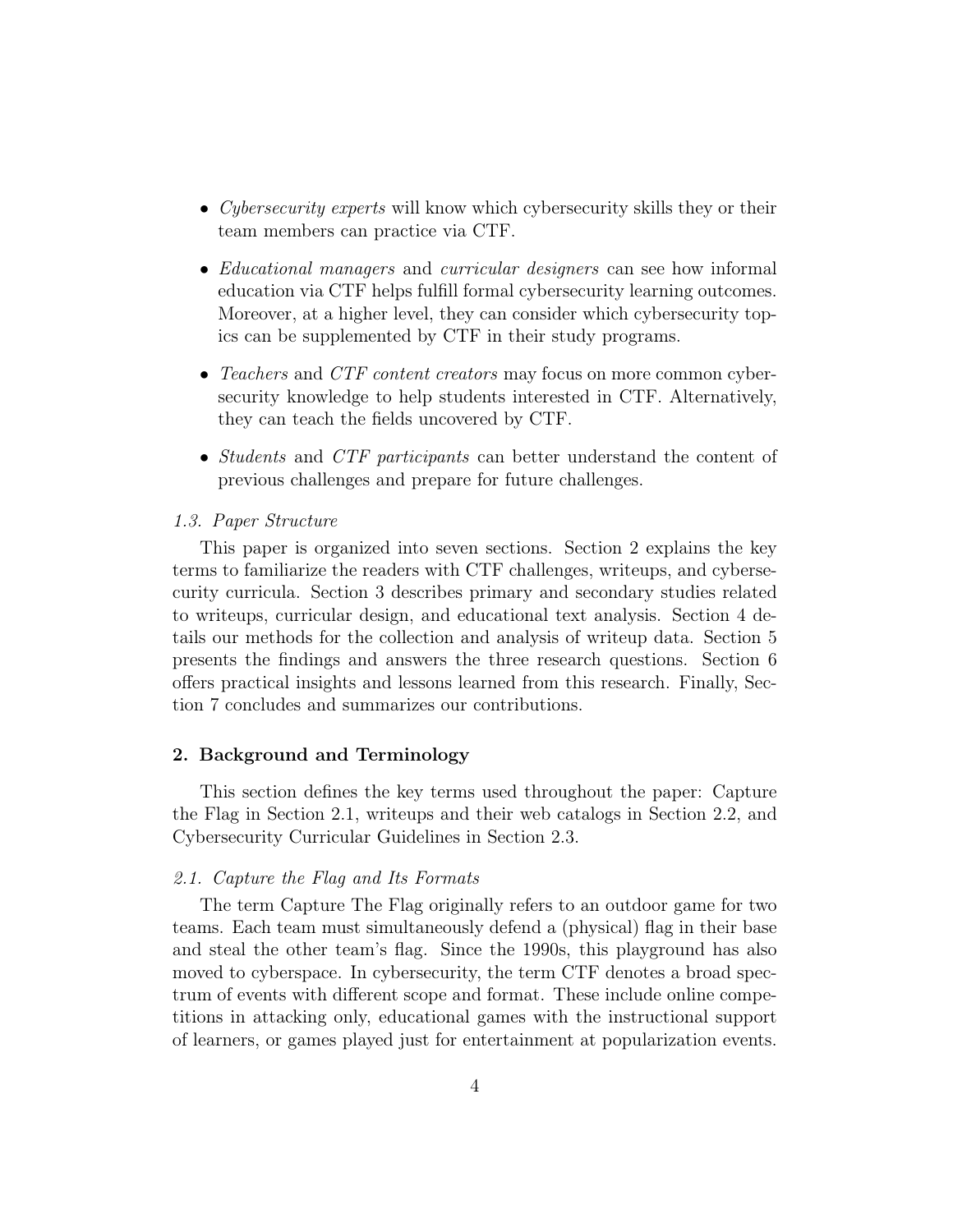CTF can be hosted on various technical platforms [11]. The infrastructure is usually online, making CTF suitable for distance and blended learning. In fact, most CTFs are held remotely, although the participants can also meet on a physical location (see Table 1). The most common formats of CTF are jeopardy and attack-defense.

In a jeopardy CTF, the participants choose from challenges divided into categories, such as cryptography, reverse engineering, or gaining ownership of a service (*pwn* in hacker jargon). Each challenge is usually worth a different number of points, imitating the format of the famous television show Jeopardy!. The participants solve the challenges locally at their computers or interact with a remote server. An example task is that the participants receive a binary file containing an encrypted flag, which they have to recover.

In an attack-defense CTF, each team of participants controls and maintains an identical instance of a computer network, whose hosts run vulnerable services. The goal is to patch the services and protect the network assets while exploiting the vulnerabilities in the services of other teams. The scoring is based on a combination of successful exploits and defensive countermeasures while maintaining the services' availability.

## 2.2. CTF Web Catalogs

CTF participants publish their writeups on different websites, such as GitHub, YouTube, or personal blogs. We focus on CTFtime.org [12], which is the most prominent web portal about CTF. Since its foundation in 2012, this community-run project has been collecting information about past CTF events, planned future events, team rankings, and challenge writeups. Figure 1 shows an example of a writeup (a step-by-step solution) posted on the CTFtime website. It refers to the jeopardy challenge from Section 2.1.

Apart from jeopardy and attack-defense, CTFtime lists a third format of CTF: Hack Quest. However, this term is rarely used [13], and according to the available information, we did not find any difference from jeopardy. Therefore, we consider these two terms a synonym.

Table 1 shows that the number of CTFs listed at CTFtime increases each year. This growing popularity indicates that more people participate in CTF events. As a result, more data are generated that can be analyzed. Jeopardy is undoubtedly the dominant format, followed by attack-defense. Moreover, approximately two-thirds of CTFs are available remotely. The rest takes place at a physical location (typically the finals). Remote CTFs are more accessible to a wide range of participants.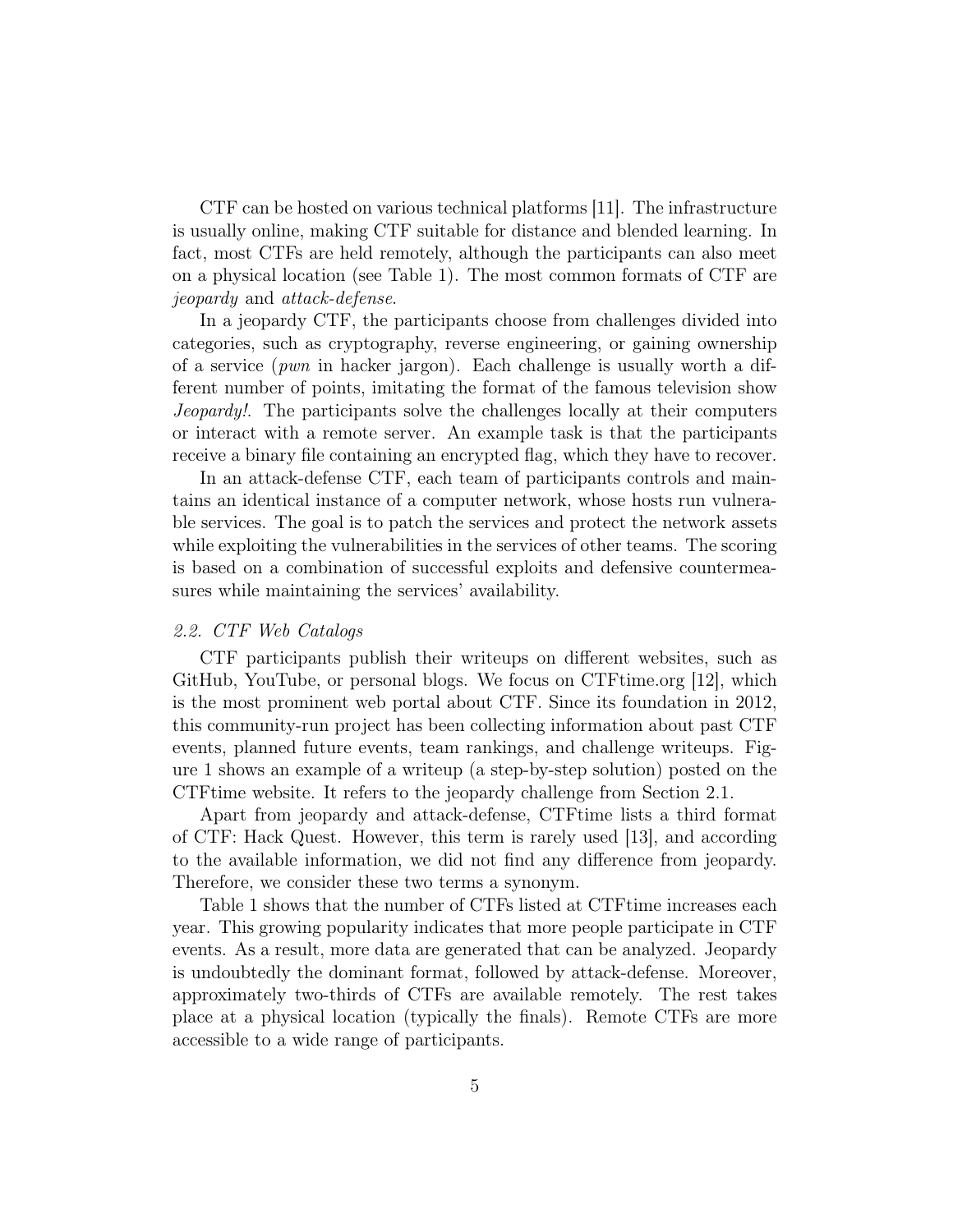# **True zero**

by p4

Tags: brute-force png xor

Rating: 0

 $tl; c$ 

| u:ar:                                                                                                 |  |
|-------------------------------------------------------------------------------------------------------|--|
| 1. Notice repeating pattern in place of palette, which suggests zeros                                 |  |
| 2. Notice key is repeated many times                                                                  |  |
| 3. Notice that you can unxor the key from the flag using the above                                    |  |
| 4. Notice you can brute-force decryption, by encrypting 00000A, 000000B  and comparing with ciphertex |  |
| 5. Brute-force the number of flags looking for <b>tRNS</b> and <b>IDAT</b> in decrypted data          |  |
| 6. Brute-force entire flag                                                                            |  |
| 7. Recover PNG                                                                                        |  |
| Full writeup: https://github.com/p4-team/ctf/tree/master/2019-11-16-asis-finals/true zero             |  |

Figure 1: Example of a writeup. Source: https://ctftime.org/writeup/17308.

#### 2.3. Cybersecurity Curricular Guidelines

Curricula are formal documents that describe the knowledge and skills taught at an educational institution. Prominent curricula in computing, such as the ACM/IEEE 2013 computing curricula [14] and CC2020 [2], include only broad cybersecurity topics. That is why specialized cybersecurity curricula started to emerge (see [15, 16] for a detailed overview). Among these, we chose the *Cybersecurity Curricular Guidelines* (CSEC2017) developed by The Joint Task Force on Cybersecurity Education [3] because they are widely established in the field.

CSEC2017 defines eight Knowledge Areas (KAs) in cybersecurity. Each KA encompasses different skills and knowledge.

- 1. Data security includes cryptography, forensics, data integrity, and authentication.
- 2. Software security focuses on secure programming, testing, and other aspects of software development.
- 3. Component security deals with the security of components integrated into larger systems, including their design and reverse engineering.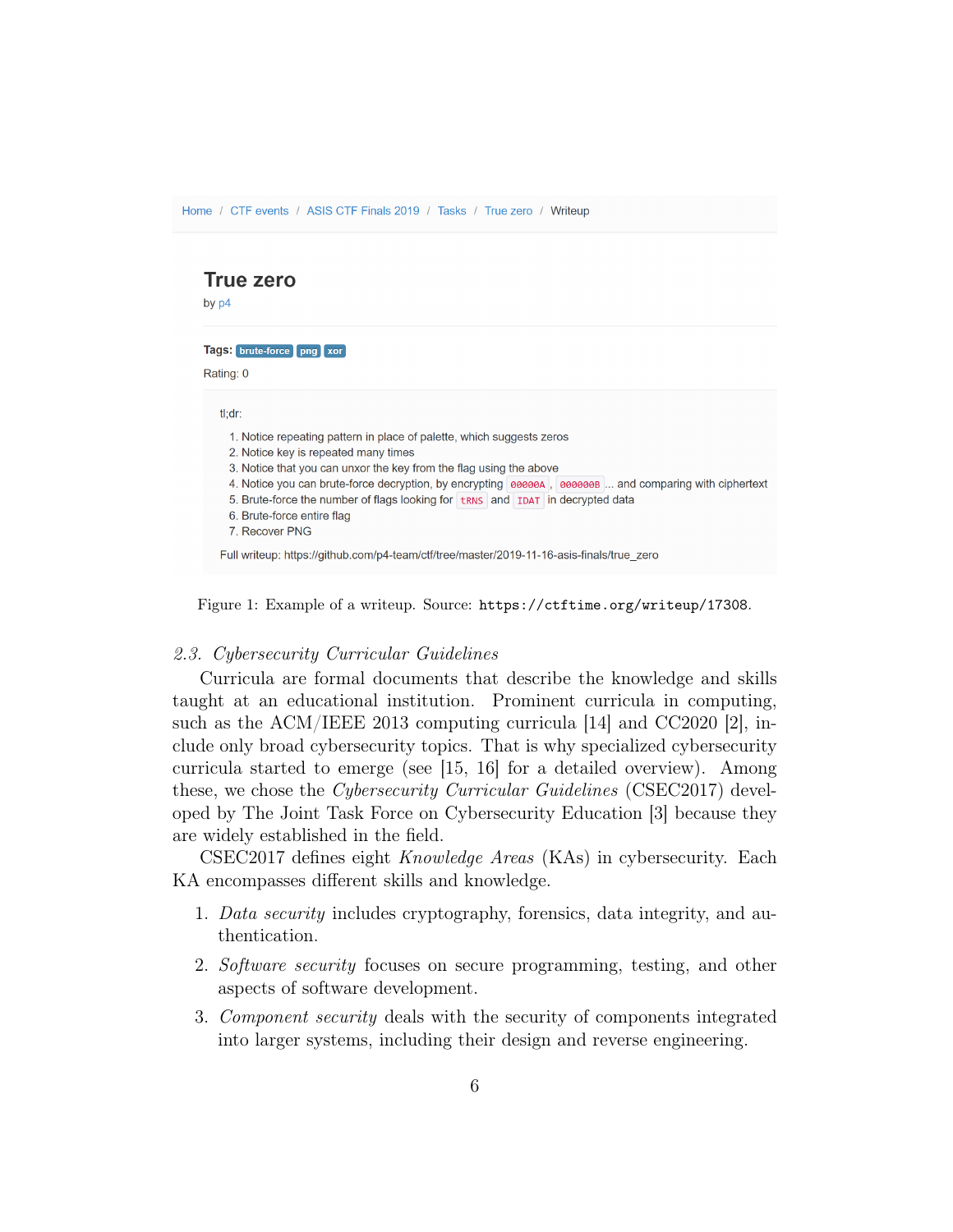|       | Division by Game Format |                    | Division by Location |           |           |       |
|-------|-------------------------|--------------------|----------------------|-----------|-----------|-------|
| Year  | <b>Jeopardy</b>         | Attack-<br>Defense | Hack<br>Quest        | Remote    | On-site   | Total |
| 2012  | 23                      | 10                 | $\overline{2}$       | 19        | 16        | 35    |
| 2013  | 41                      | 13                 | 1                    | 35        | 20        | 55    |
| 2014  | 49                      | 8                  | 1                    | 36        | 22        | 58    |
| 2015  | 65                      | 12                 | $\overline{2}$       | 48        | 31        | 79    |
| 2016  | 90                      | 14                 | 3                    | 67        | 40        | 107   |
| 2017  | 125                     | 14                 | $\overline{2}$       | 102       | 39        | 141   |
| 2018  | 136                     | 16                 | 1                    | 102       | 51        | 153   |
| 2019  | 175                     | 20                 | 3                    | 145       | 53        | 198   |
| 2020  | 126                     | 13                 | $\overline{4}$       | 130       | 13        | 143   |
| Total | 830 (86%)               | 120 (12\%)         | $19(2\%)$            | 684 (71%) | 285 (29%) | 969   |

Table 1: The numbers of all CTF events posted on CTFtime.org [12] from January 1, 2012, to October 9, 2020, divided according to the game format and location. Since the year 2020 is incomplete, it has fewer events so far. The small number of on-site events in 2020 is probably due to worldwide COVID-19 restrictions.

- 4. Connection security encompasses network services, defense, and attacks.
- 5. System security aims at securing a system as a whole, including access control and penetration testing.
- 6. Human security is about protecting individuals' identity, data, and privacy. It includes social engineering and cybersecurity awareness.
- 7. Organizational security governs risk management, security policies, and incident handling at the level of organizations.
- 8. Societal security examines cybersecurity at the national or global level. It concerns cybercrime, cyber law, and governmental policies.

Each KA is divided into Knowledge Units (KUs), which are further split into Knowledge Topics. (Although CSEC2017 uses Topic, we changed it to Knowledge Topic to introduce the abbreviation KT.) Figure 2 provides an example of Data security KA. Its first KU, Cryptography, forms the first column of the table. The second column contains the names of the subordinate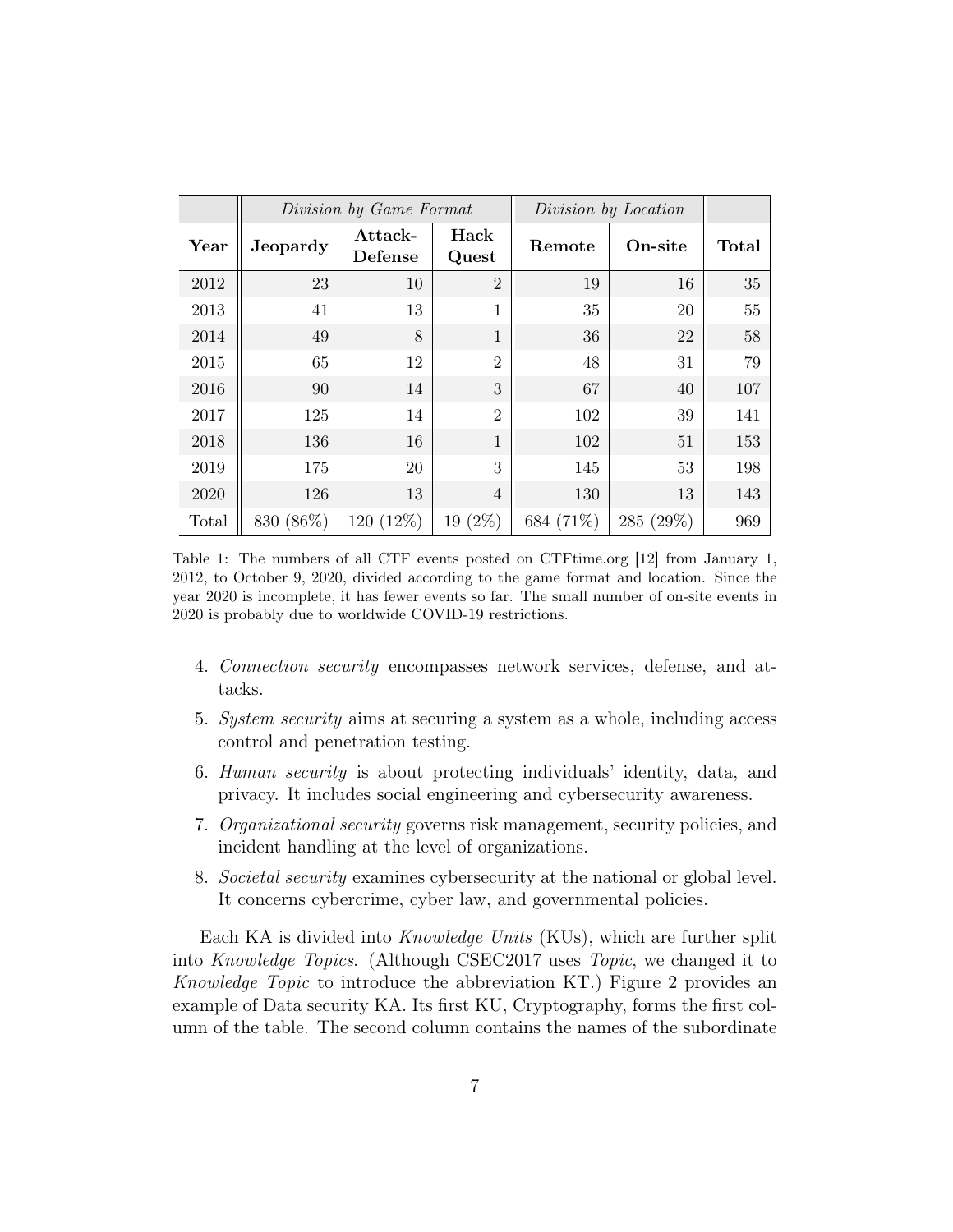KTs. The third column describes the knowledge and skills that belong to the KTs. Overall, there are 8 KAs, 55 KUs, and 287 KTs. This paper identifies the distribution of the KAs and KUs in the writeups of CTF challenges.

| <b>DATA SECURITY</b>                                                                                                                                                                    |                   |                                                                                                                                                                                                                                                                                                                                                                                                                                                                                                                                             |  |  |
|-----------------------------------------------------------------------------------------------------------------------------------------------------------------------------------------|-------------------|---------------------------------------------------------------------------------------------------------------------------------------------------------------------------------------------------------------------------------------------------------------------------------------------------------------------------------------------------------------------------------------------------------------------------------------------------------------------------------------------------------------------------------------------|--|--|
| <b>Essentials</b><br>Basic cryptography concepts,<br>Digital forensics,<br>End-to-end secure communications,<br>Data integrity and authentication, and<br>Information storage security. |                   |                                                                                                                                                                                                                                                                                                                                                                                                                                                                                                                                             |  |  |
| <b>Topics</b><br><b>Knowledge</b><br><b>Units</b>                                                                                                                                       |                   | <b>Description/Curricular Guidance</b>                                                                                                                                                                                                                                                                                                                                                                                                                                                                                                      |  |  |
| Cryptography                                                                                                                                                                            |                   |                                                                                                                                                                                                                                                                                                                                                                                                                                                                                                                                             |  |  |
|                                                                                                                                                                                         | Basic concepts    | This topic covers basic concepts in cryptography to<br>build the base for other sections in the knowledge<br>unit. This topic includes:<br>Encryption/decryption, sender authentication,<br>data integrity, non-repudiation,<br>Attack classification (ciphertext-only, known<br>۰<br>plaintext, chosen plaintext, chosen ciphertext),<br>Secret key (symmetric), cryptography and public-<br>۰<br>key (asymmetric) cryptography,<br>Information-theoretic security (one-time pad,<br>٠<br>Shannon Theorem), and<br>Computational security. |  |  |
|                                                                                                                                                                                         | Advanced concepts | This topic includes:<br>Advanced protocols:                                                                                                                                                                                                                                                                                                                                                                                                                                                                                                 |  |  |

Figure 2: Excerpt from the CSEC2017 curricular guidelines [3, Chapter 4, page 24].

## 3. Related Work

This section presents the related publications and explains how this research differs from state of the art.

## 3.1. Analysis of CTF Writeups

The closest research publication to this paper is by Burns et al. [17]. They analyzed CTF writeups to find essential skills and knowledge to study when preparing to participate in CTF events. The work focused on 160 events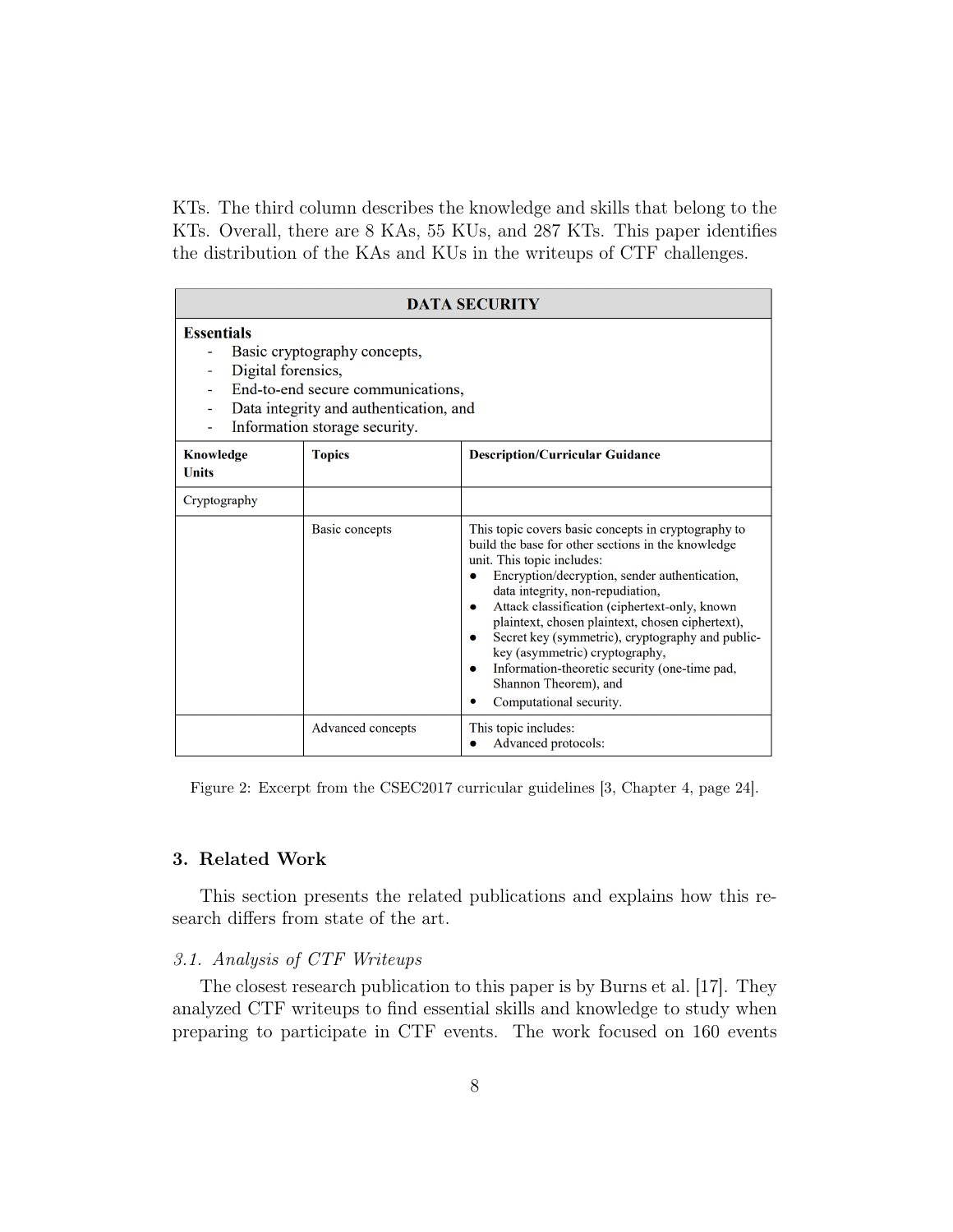with about 3,600 solutions posted on GitHub in the years 2011–2016. They analyzed the data to develop challenges for beginners, which are grouped into six categories: crypto, web, reverse, forensic, pwn, and misc. Although the article did not specify the exact details of analysis methods applied to CTF writeups, the authors likely read and classified the writeups manually. We aim to automate the process to achieve the results faster and more reliably by reducing human errors. Moreover, we map the results to formally defined Knowledge Areas and Units of a cybersecurity curriculum.

In a paper by Chothia et al. [18], students of a cybersecurity course submitted writeups to CTF challenges they solved. The researchers manually graded these writeups and examined the correlations of the resulting grades with the number of submitted flags. Moreover, they considered the writeups as an indicator of whether students had understood the learning content. Similarly, Schreuders et al. [19] and Leune et al. [20] instructed their students to submit writeups of CTF challenges. However, the two papers did not mention further analysis of the writeups. Overall, there was no published attempt to map CTF writeups to a cybersecurity curriculum.

## 3.2. Analysis of Cybersecurity Skills and Curricula

Cabaj et al. [21] analyzed cybersecurity topics in 21 master's degree programs at top-ranking universities worldwide. They informed how the programs cover cybersecurity topics and how the topics are distributed among the taught courses. For the topic analysis, they chose ACM/IEEE 2013 computing curricula [14] complemented with the CSEC2017 [3]. Their results revealed the increasing importance of non-technical cybersecurity areas: Human, Organizational, and Societal security. In related work, Hallett et al. [22] mapped the content of various cybersecurity curricula onto the knowledge areas from the United Kingdom's Cybersecurity Body of Knowledge [23].

In a technical report from a European Union cybersecurity project [24], 96 universities were surveyed about which KAs from CSEC2017 they cover. They identified that *Data* and *Connection security* are covered the most, while *Organizational security* is covered the least.

Carroll [25] investigated the skills required in cyber warfare, specifically for developing a workforce in offensive and defensive cyberspace operations. He surveyed 23 cyberspace professionals from the military, civilian, and private sector about their core knowledge, skills, and abilities. As a result, he recommends actions to improve the preparation for cyberspace operations.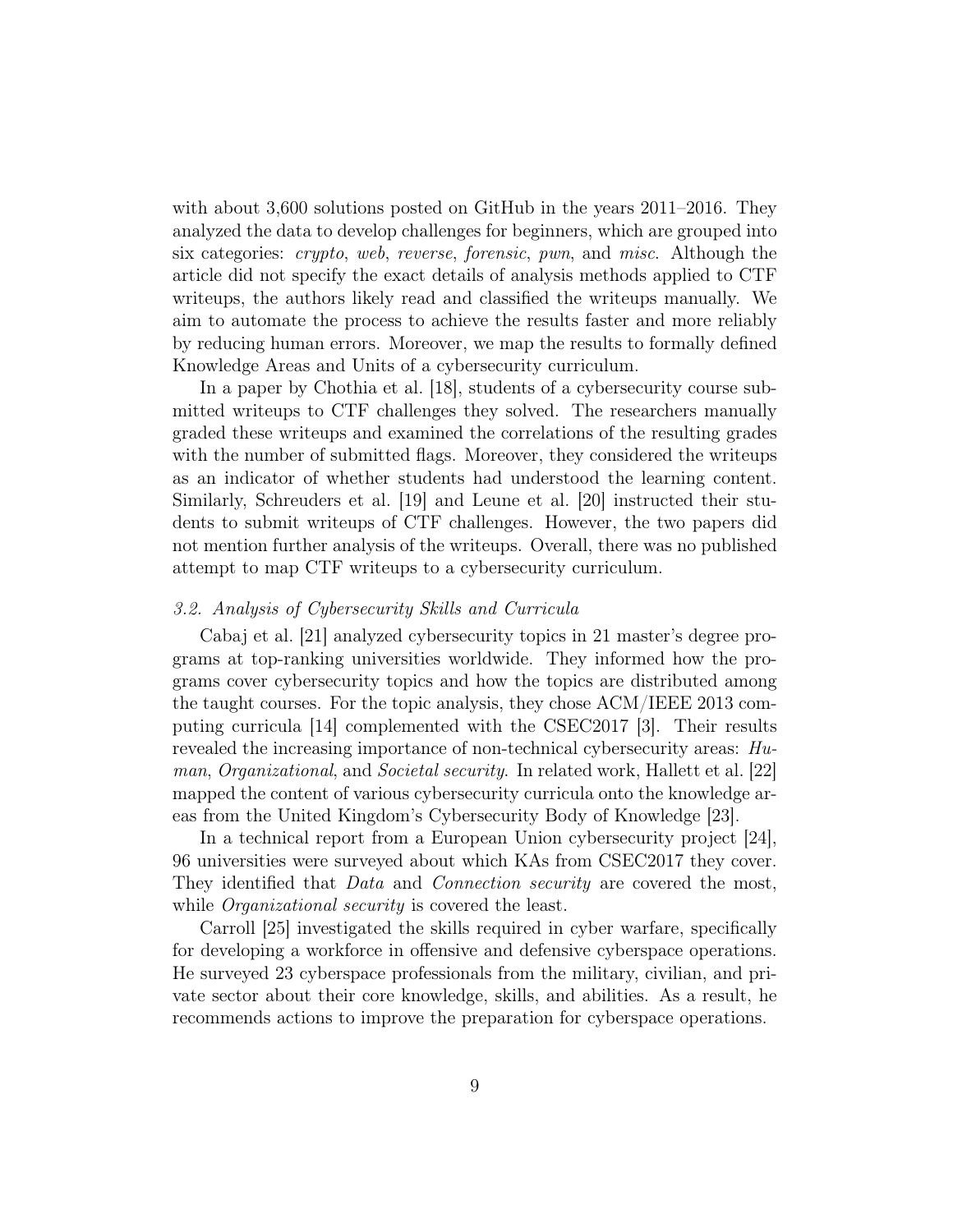Jones et al. [26] examined the essential knowledge, skills, and abilities for cybersecurity jobs. They surveyed 44 cybersecurity professionals attending the major hacker conferences Black Hat and DEF CON. As a result, they suggest prioritizing knowledge about networks, vulnerabilities, programming, and interpersonal communication. In related work, Haqaf and Koyuncu [27] used the Delphi method [28] (a structured communication technique) to discover the key skills for information security managers. Finally, Brooks et al. [29] analyzed IT security job advertisements to determine the skills that employers are interested in.

In our previous work [30], we performed a literature review of 71 cybersecurity education papers. As a part of the review, we mapped the content of the papers to the CSEC2017. The dominant KA was Data security. Other technical KAs, Software, Connection, and System security were strongly present too. Nevertheless, *Human, Organizational*, and *Societal se*curity were not neglected either. Component security was the least common.

## 3.3. Analysis of Topics in Other Textual Data to Support Education

Latent Dirichlet allocation (LDA) is a method for probabilistic topic modeling [31]. Given a set of text documents, LDA discovers their underlying topics, which are probability distributions over the words (terms) in the documents. LDA is a commonly used method that addresses the limitations of probabilistic latent semantic indexing [32]. Marçal et al. [33] used LDA to identify computing topics in questions asked on Stack Overflow. Similarly, Rouly et al. [34] used LDA to analyze course descriptions in course catalogs of different universities.

Nadeem et al. [35] developed a method for recommending relevant reading materials to software developers based on vulnerabilities in their code. They statically analyzed program source code to discover the vulnerabilities. Then, they computed the cosine similarity between the description of the vulnerabilities and public articles in the Common Weakness Enumeration (CWE) database. To model the articles, they used a standard approach of Term Frequency – Inverse Document Frequency (TF–IDF) [36, p. 302]. It assigns weights to the words in text based on their frequency and importance.

## 4. Methods

This section explains the methods we chose to answer the research questions posed in Section 1.1.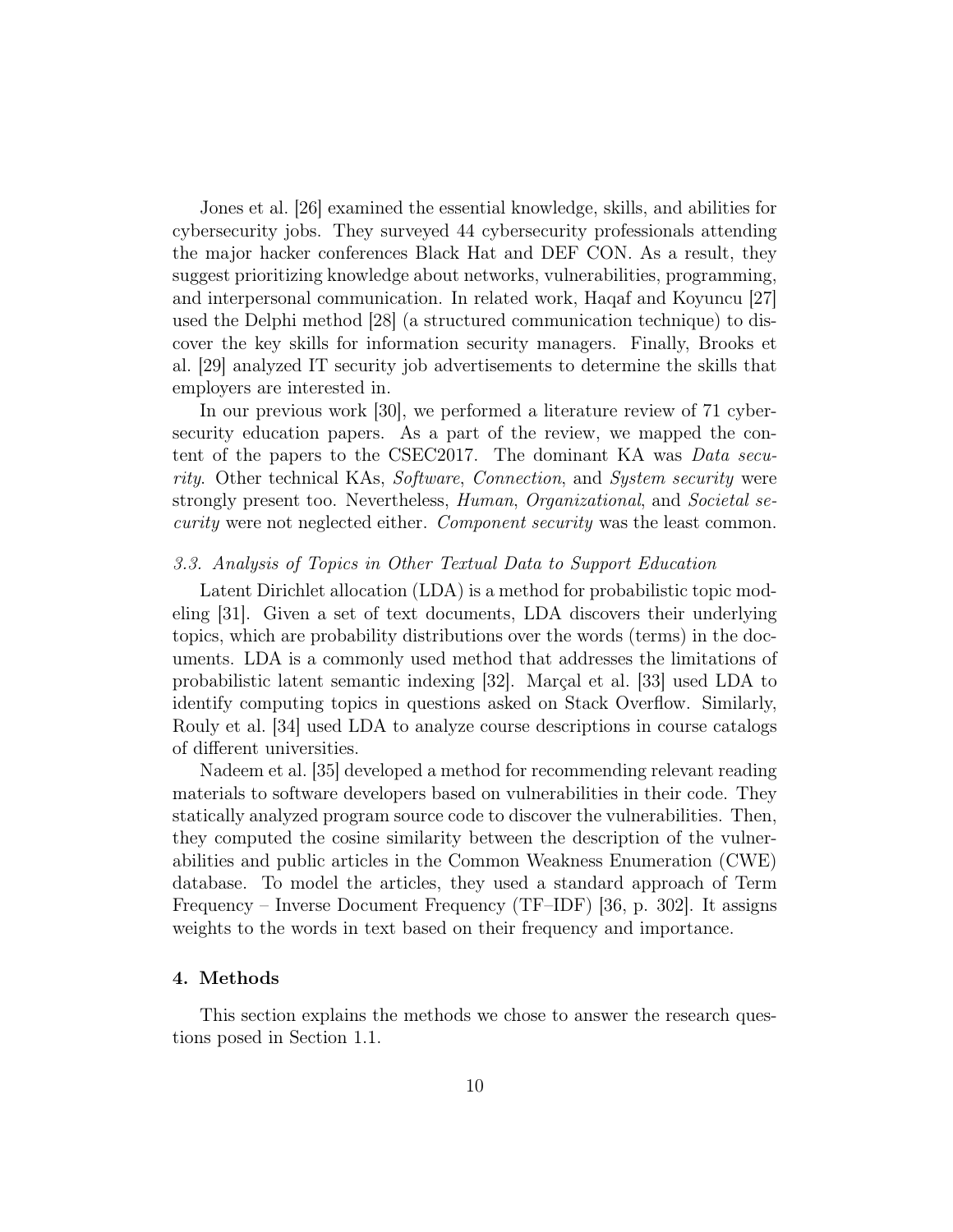#### 4.1. Extracting Cybersecurity Keywords from the CSEC2017 Guidelines

To identify cybersecurity topics covered by CTFs, we searched for cybersecurity keywords in the writeups. We began by extracting these keywords from the CSEC2017 [3]. For each of the eight tables with Knowledge Areas (see the example in Figure 2), one author manually extracted keywords from the third column, "Description/Curricular Guidance". Another author revised the extraction. Then, we repeated the process to minimize errors and ensure the inclusion of all relevant keywords.

We gathered 1,623 keywords and organized them in a JavaScript Object Notation (JSON) file [37]. Its excerpt is shown in Figure 3, and its structure follows Figure 2. KAs are JSON objects that contain other objects, KUs. Similarly, KUs contain an array of KT objects, which then contain individual keywords. To verify the file's correctness and syntax, we wrote a JSON validation schema [38] for it.

```
"Knowledge Area": "Data Security",
"Knowledge Units": [
    {
        "name": "Cryptography",
        "Knowledge Topics": [
            {
                 "name": "Basic Concepts",
                 "keywords": [
                     "encryption",
                     "decryption",
                     "sender authentication",
                     ...
```
Figure 3: Excerpt from the JSON file with the cybersecurity keywords we searched for in the writeups. Notice how the content corresponds to the curricula excerpt in Figure 2.

## 4.2. Downloading the Writeups

More than 969 CTF events with a total of 12,952 challenges (tasks) and 23,517 writeups have been posted on CTFtime since its foundation in 2012. We focused on the writeups of events that took place from January 1, 2012, to October 9, 2020, since 2012 is the first year to contain any writeups.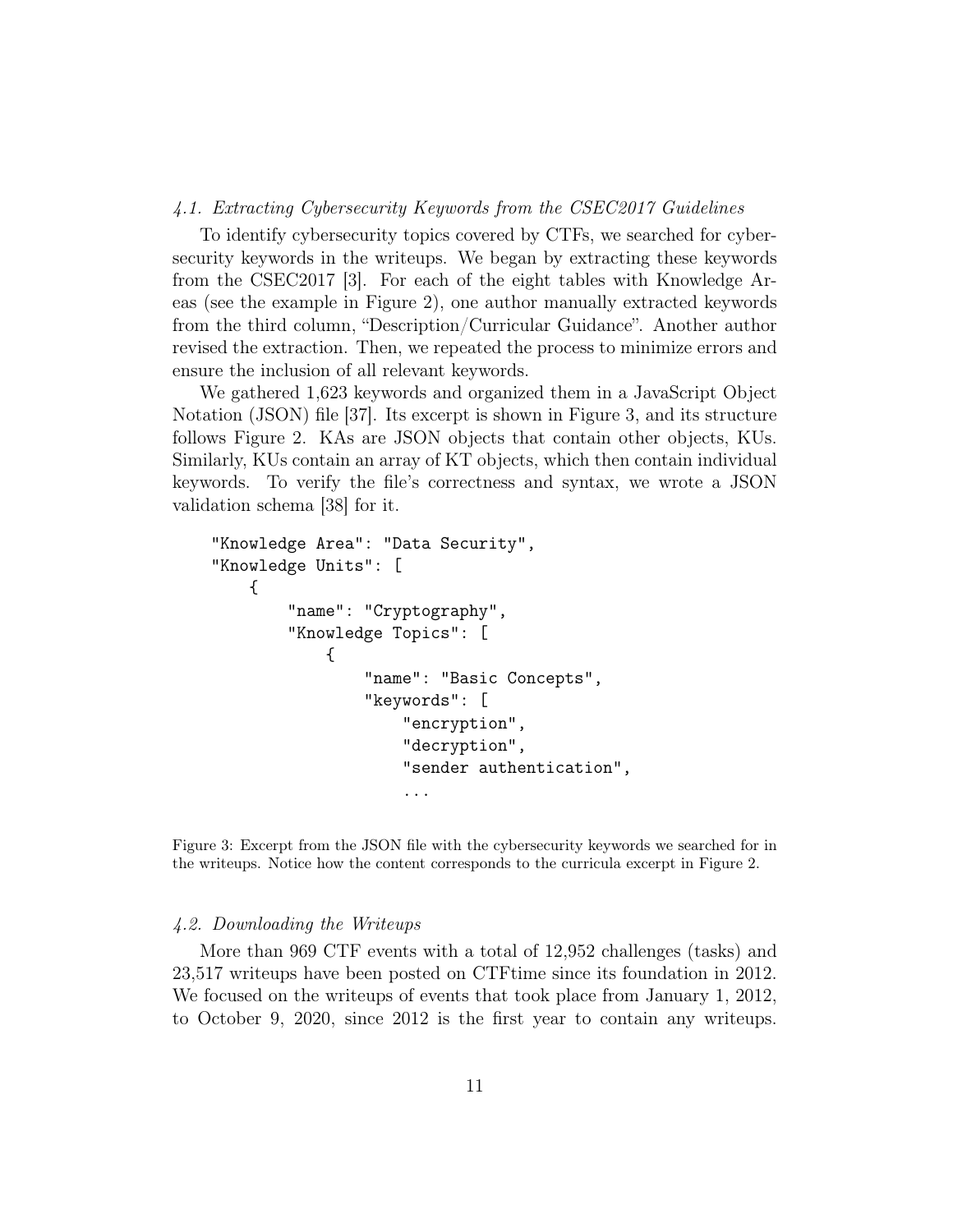```
for each event posted on CTFtime.org:
    for each task in the event:
        for each writeup of the task:
            download the text of the writeup
```
Figure 4: Pseudocode for downloading the writeups.

To download the content of the writeups, we used the Python requests library [39] to implement the algorithm sketched in Figure 4.

Downloading the writeup text differed based on the content of the writeup. There were three possibilities:

- 1. The writeup text was present directly on the CTFtime webpage. In this case, we simply scraped it.
- 2. The writeup included only a link to an external website. If the website was GitHub, which was the most common case, we followed the link. Then, if the text contained at least one keyword, we scraped the raw file content. For other websites, such as the authors' blogs, we ignored the link. The reason was that each website had a different structure, so automating the download would be time-consuming.
- 3. The writeup included a combination of the text and an external link. If the external link was not on GitHub, we scraped the text as in option 1. If the external link was on GitHub, we scraped both the CTFtime text (option 1) and the GitHub text (option 2). Then, we counted the cybersecurity keywords in both files and kept the file with more keywords since we considered it more representative. Often, CTFtime included a sketch of the writeup (its subset) and GitHub its full text.

Then, we performed data cleaning, such as removing HTML tags and links to external websites. After the cleaning, we discarded writeups shorter than two characters because our shortest keyword was two characters long. The remaining writeups were categorized by year and format and saved as a text file. Altogether, these files act as the input for the analysis (see Section 4.3).

Table 2 shows the resulting number of downloaded writeups categorized by years and format. All the events we worked with are jeopardy or attackdefense. Although 19 events were Hack Quests, none contained any writeup, so we excluded them.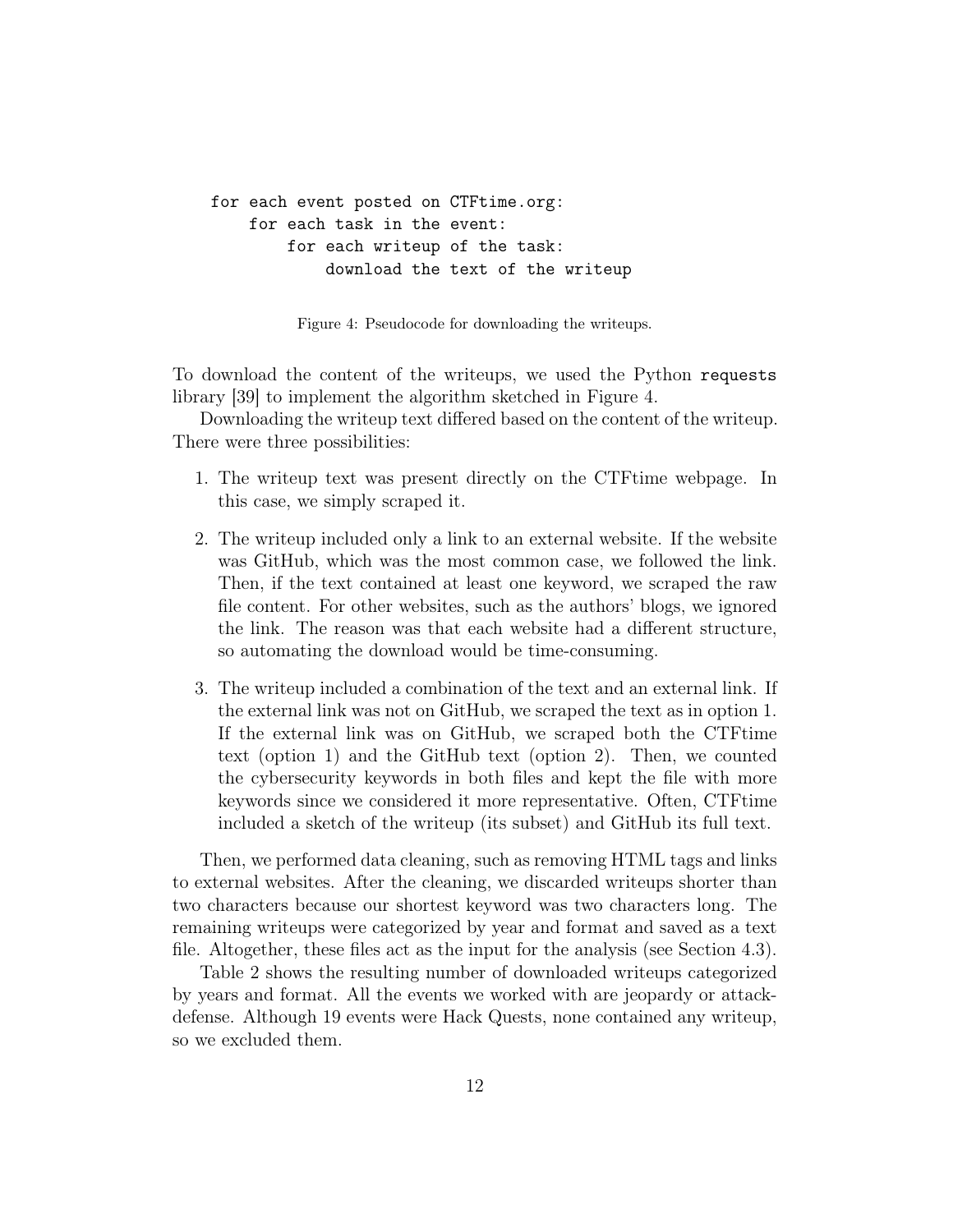| Year  | Jeopardy     | Attack-Defense | Total  |
|-------|--------------|----------------|--------|
| 2012  | 90           | 9              | 99     |
| 2013  | 145          | 3              | 148    |
| 2014  | 118          | 1              | 119    |
| 2015  | 419          | $\theta$       | 419    |
| 2016  | 1,927        | 4              | 1,931  |
| 2017  | 2,499        | 15             | 2,514  |
| 2018  | 3,919        | 21             | 3,940  |
| 2019  | 3,153        | 17             | 3,170  |
| 2020  | 3,609        | 14             | 3,623  |
| Total | 15,879 (99%) | $(1\%)$<br>84  | 15,963 |

Table 2: The numbers of downloaded and subsequently analyzed writeups posted on CTFtime.org [12] from January 1, 2012, to October 9, 2020.

Several factors caused the difference between the total number of writeups (23,517) and the downloaded writeups (15,963). The most common one was that the writeup was linked on an external website or written in a PDF, which we did not parse. In rare cases, the writeup was empty, deleted by the author, or did not pass through the data cleaning process.

## 4.3. Analyzing the Downloaded Writeups to Identify the Keywords

Figure 5 shows an overview of all entities that take part in the analysis. The analysis script takes two inputs: the keywords file and the downloaded writeups. Each writeup is represented using a *Bag of words* model [40], so the order of the words is disregarded, and we count the keywords in each writeup. Formally, we define the analysis as follows.

## 4.3.1. Input for the Analysis Script

The script for analyzing the writeups has two inputs:

- $K = \{k_1, \ldots, k_n\}$ , a set of N keywords. We defined  $N = 1,623$  keywords. Each  $k_i$  belongs to exactly one KT, which belongs to exactly one KU, which belongs to exactly one KA.
- $W = \{w_1, \ldots, w_m\}$ , a set of M writeups. Overall,  $M = 15,963$ . W is partitioned into subsets for the second and third research questions.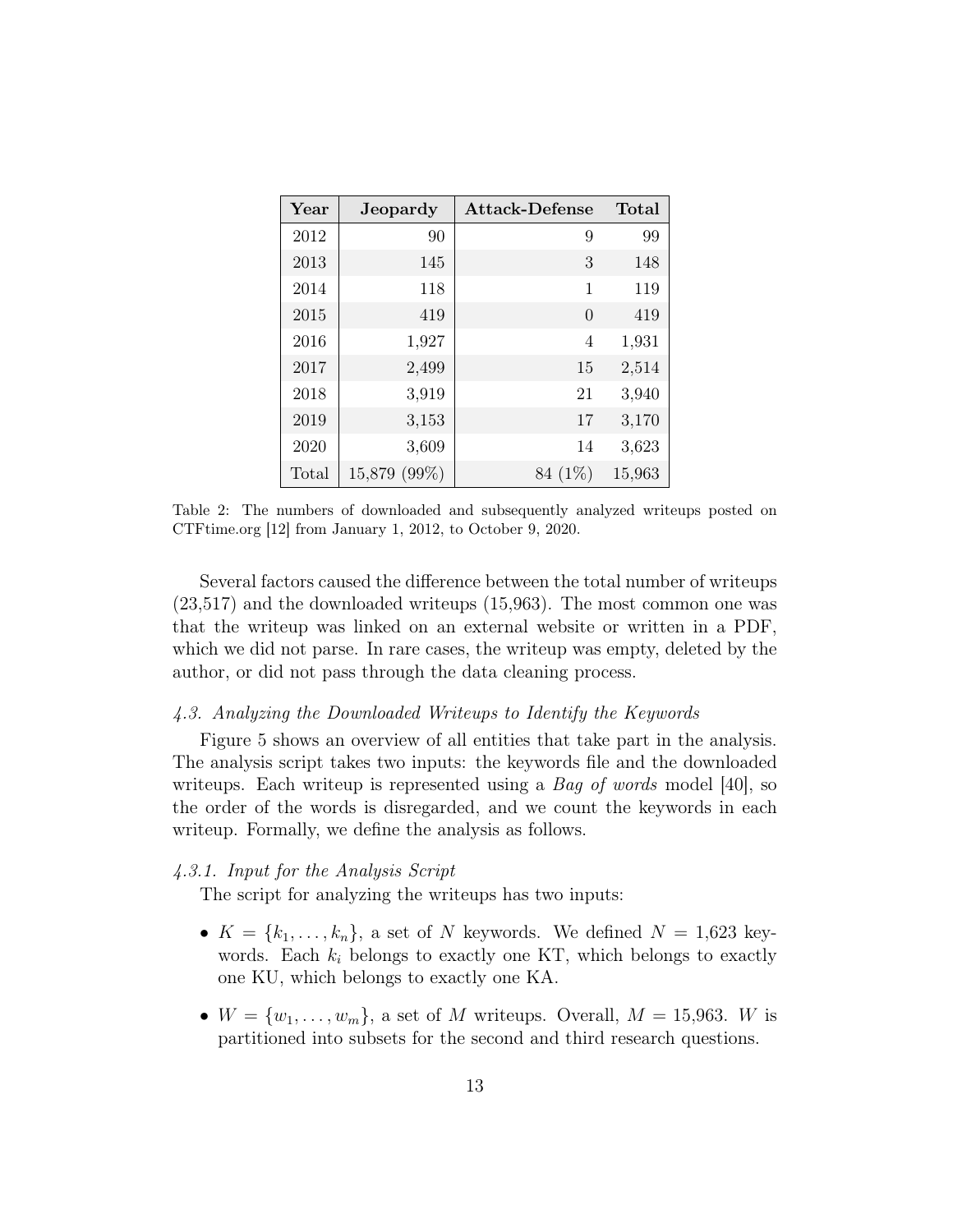

Figure 5: Overview of the data collection and analysis pipeline.

#### 4.3.2. Counting the Keyword Frequencies

Given W and K, the goal is to compute  $C = (c_{ij})$ , an  $M \times N$  matrix, where each  $c_{ij}$  is the count of occurrences of keyword  $k_j$  in writeup  $w_i$ . The value  $c_{ij}$  is further referred to as *Term Frequency* (TF). Figure 6 shows an illustrative example of counting the keywords in the writeups.



Figure 6: Example of counting the keyword frequencies in the writeups.

Note that the matrix will be sparse; it will contain a zero value for each keyword that does not occur in the writeup  $w_i$ . Since each writeup explains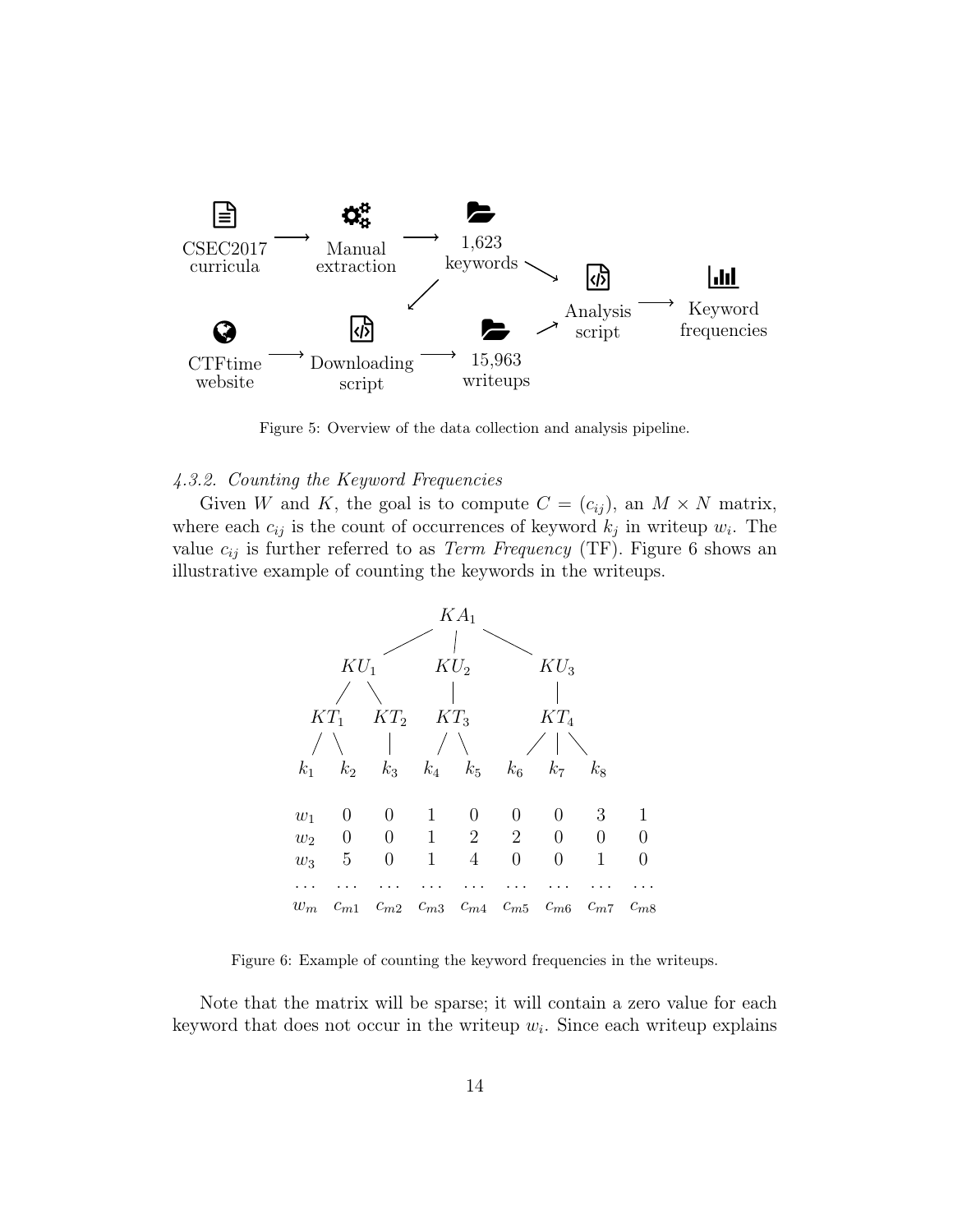the solution to a single challenge, it is extremely unlikely that many of the 1,623 keywords would be present in a single writeup.

When counting the keywords in writeups, the matching is always case insensitive because the writeups are often informal and written in lowercase. Moreover, two additional rules are applied. If the keyword is an abbreviation, such as LAN (for Local Area Network), we seek its exact match. However, if the keyword is not an abbreviation, we seek only its stem [41]. For example, if our defined keyword is "encryption", and the writeup contains the word "encrypting", we consider it a match.

#### 4.3.3. Normalizing the Term Frequencies

The writeups have different lengths. Naturally, it is more likely for longer writeups to include more keywords. Therefore, to eliminate the bias of longer writeups over the shorter ones, we need to normalize the TF values. We could normalize by dividing each TF by the length of the writeup, but this would give us impractically small numbers. Therefore, we decided to divide all TF values by their sum within each row. For example:

$$
w_1 \colon [0, 0, 1, 0, 0, 0, 3, 1] \xrightarrow{\text{normalization}} [0, 0, \frac{1}{5}, 0, 0, 0, \frac{3}{5}, \frac{1}{5}]
$$

This normalization yields a value we call the *Normalized Term Frequency* (NTF), which has multiple benefits. First, it maps all the values in the matrix C to a common range  $[0, 1]$ . Second, it preserves the relative differences between the original TF values. Third, the NTF values sum to 1 for each writeup  $w_i$ , and so can be easily represented by percentages.

## 4.3.4. Assigning the Writeups to KUs and KAs

The process of assigning a writeup  $w_i$  to a KU is as follows. Each KU is assigned the sum of NTFs of its respective keywords. For example, suppose that  $KU_1$  contains keywords  $k_1, k_2, k_3$ . Then  $c_{i1} + c_{i2} + c_{i3}$  is assigned to  $KU_1$ . Returning to the example matrix in Figure 6, given only the writeup  $w_1, KU_1$  would receive the value  $\frac{1}{5}$ ,  $KU_2$  the value 0, and  $KU_3 \frac{4}{5}$  $\frac{4}{5}$ .

This calculation is applied to all writeups and all 55 KUs. Afterward, the assigned values are normalized by dividing them by  $M$ , the total number of writeups. We do this to achieve the same benefits as for the normalization above. Finally, the process is analogous for grouping KUs into KAs. The output of the analysis is the distribution of  $KUs/KAs$  in the writeups  $W$ .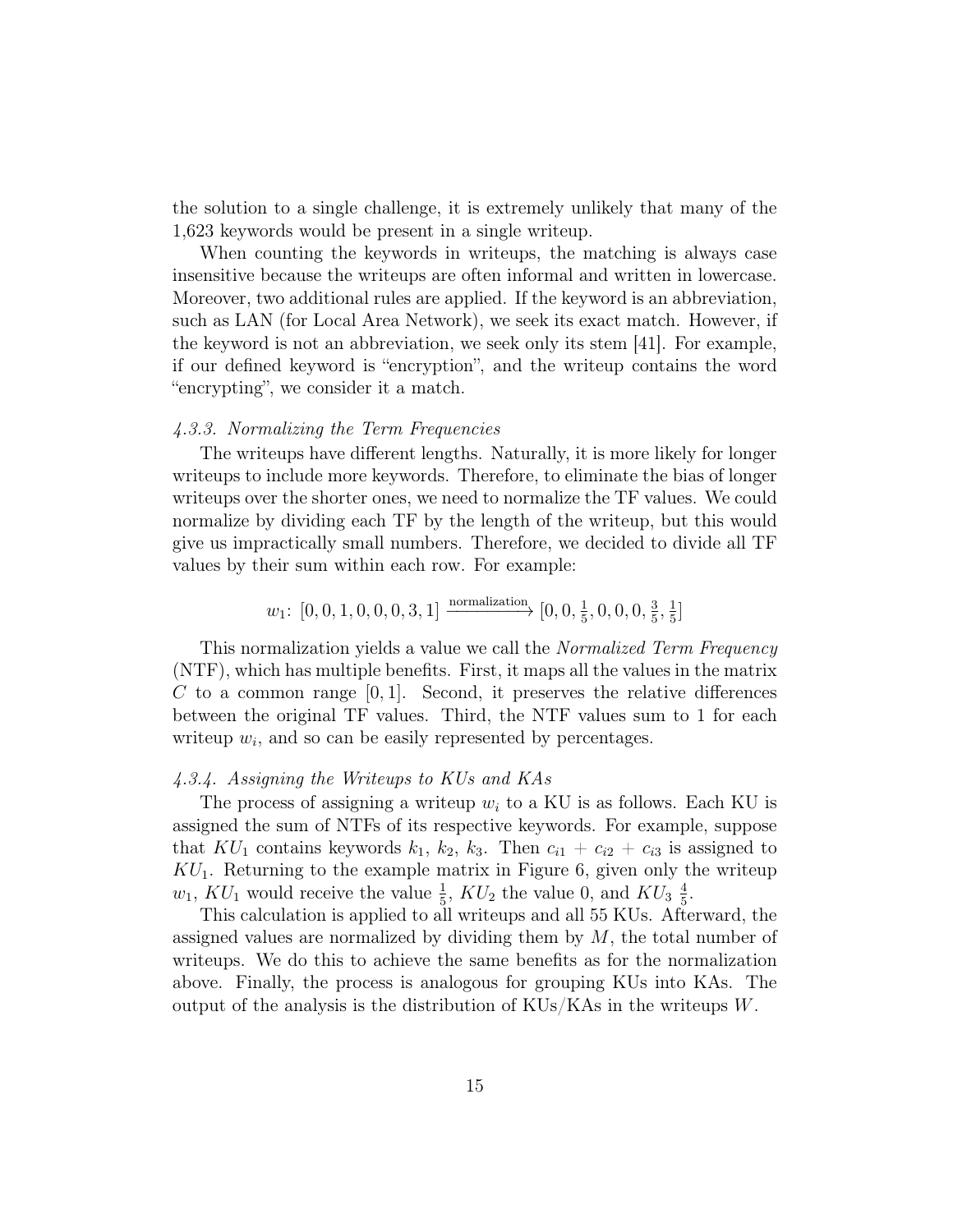We publish the analysis script with the supplementary materials for this paper [42]. Its basis was created in a previous project [43] and updated for this work. See also Section 7 for details.

#### 5. Results and Discussion

This section answers the three research questions (RQ) about the distribution of cybersecurity topics overall, in the two CTF formats, and throughout the years 2012–2020.

## 5.1. RQ1: Distribution of Knowledge Areas and Units in CTF Writeups

We now answer the first research question by looking into the distribution of cybersecurity topics in the 15,963 analyzed writeups. In total, we identified 232,160 keyword matches, corresponding to about 14.5 keywords per writeup on average. Out of the 1,623 keywords, 1,012 were not found in any writeup. The ten most common keywords were: log, password, exploit, encrypt, class, pwn, http, decrypt, crypto, and reverse.

#### 5.1.1. Overall Distribution of Knowledge Areas

Figure 7 shows the distribution of cybersecurity KAs in the writeups. We can see that the analyzed writeups incorporate each KA to some extent. The most prominent is *Data security*: among all keyword matches, more than 27% corresponded to it. The second place is taken by *Connection security*, and System security is the third.

These three KAs are above the average of 12%. They are the most popular probably due to containing skills and knowledge that are suitable to test in CTF challenges. Data security includes knowledge about cryptography, authentication, and secure communication. Connection security comprises network services and defense. Finally, System security involves penetration testing and multi-stage attacks.

Next, KAs Software, Organizational, Component, and Human security have similar values of around 8–10%, which are below the average. The third least is Component security, possibly because it often involves using physical devices. This requires the device to be physically present next to the participant, which is complicated and costly for remote CTFs.

The least frequent KA is *Societal security*, with only 3\% value. This is not surprising since societal aspects of cybersecurity, such as privacy or cyber law, are not usually covered by CTF challenges. The creators of CTF primarily focus on technical knowledge.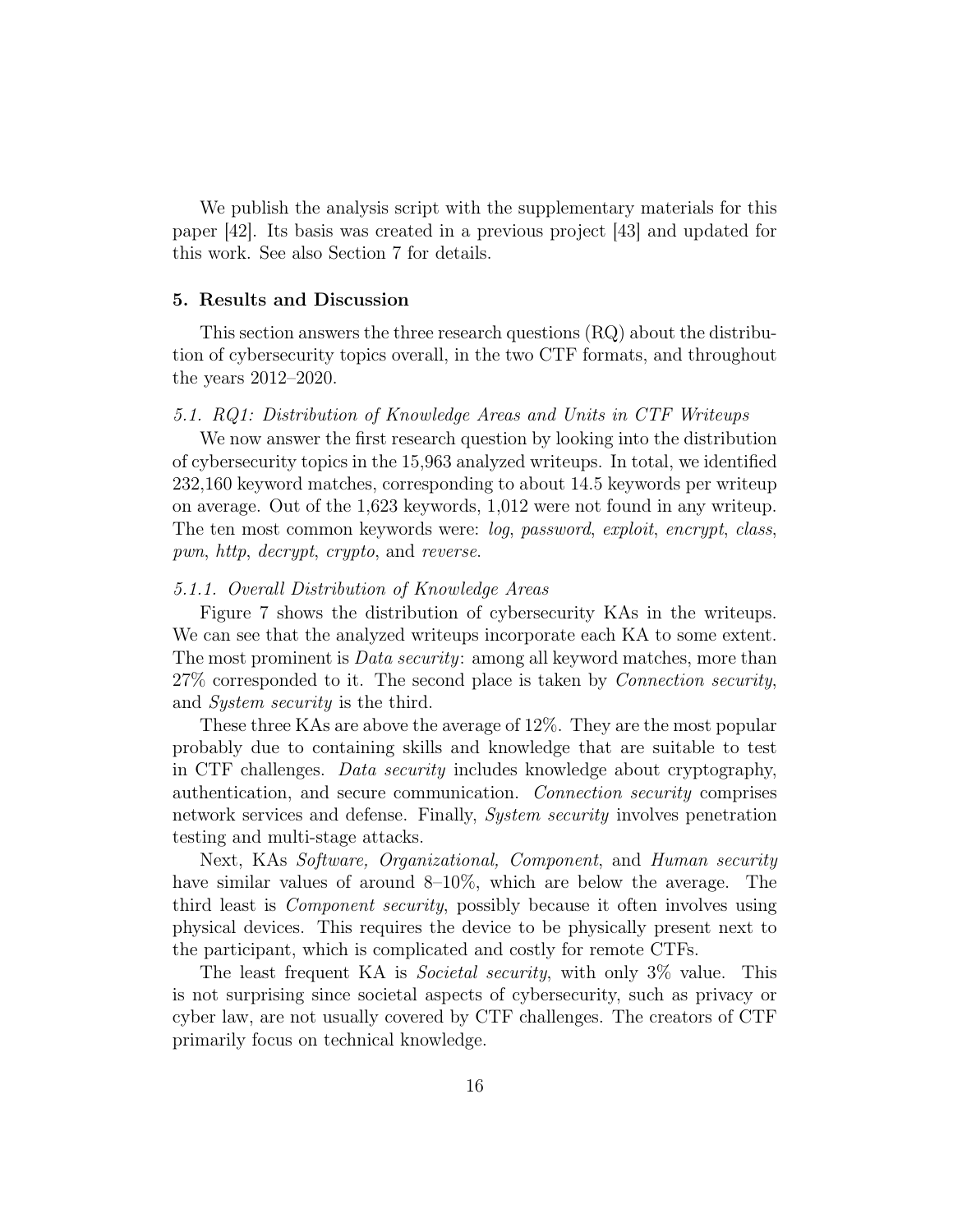

Figure 7: Overall distribution of KAs in the downloaded writeups.

#### 5.1.2. Overall Distribution of Knowledge Units

Table 3 lists the top ten prominent KUs we identified, along with their key KT and a parent KA to provide context. Cryptography is the most prominent KU, arguably because of dealing with ciphers. Tasks requiring a participant to decrypt data are popular, and may also be used as a subtask in various bigger tasks. Moreover, symmetric and asymmetric cryptography are often core content in cybersecurity courses.

On the other hand, one of the 55 KUs was not present at all: Physical interfaces and connectors. We anticipated this result since most CTFs are remote and rarely involve the hacking of physical devices. Other least prominent KUs are again mostly about physical devices or belong to the societal parts of cybersecurity, such as Cyber law.

# 5.2. RQ2: Distribution of Knowledge Areas and Units in Jeopardy and Attack-Defense CTF Formats

This section answers the second research question. We compare the distribution of KAs and KUs in jeopardy and attack-defense formats separately.

## 5.2.1. Distribution of Knowledge Areas in Jeopardy and Attack-Defense CTF

Figure 8 shows that the distribution of jeopardy writeups closely resembles the overall distribution shown in Figure 7. This is natural, since jeopardy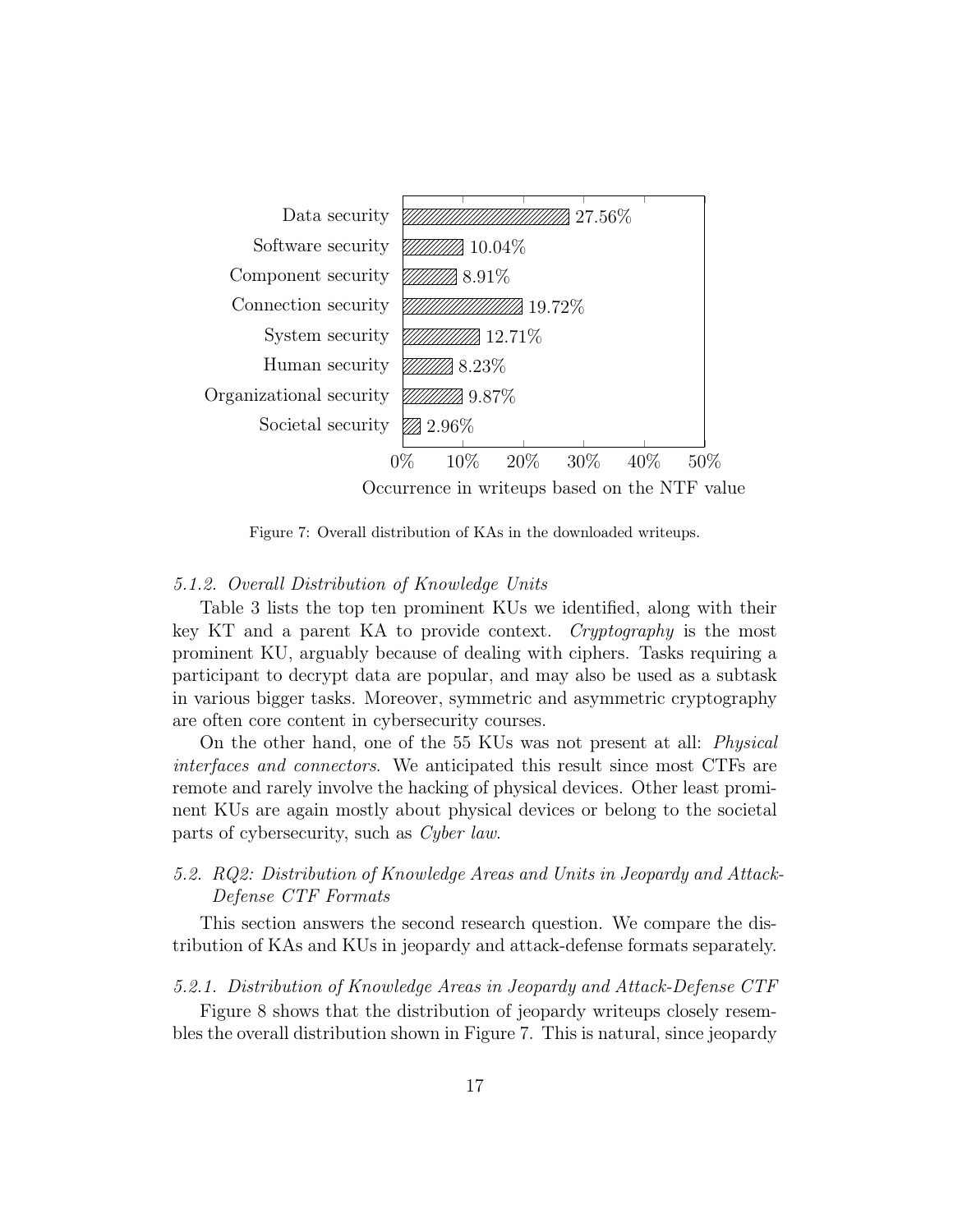| %    | Knowledge Unit                                                        | <b>Key Topic</b>                         | Parent<br>Knowledge Area   |
|------|-----------------------------------------------------------------------|------------------------------------------|----------------------------|
| 14.9 | Cryptography                                                          | Encryption                               | Data security              |
| 8.8  | Component design                                                      | Reverse engineering                      | Component security         |
| 7.1  | Implementation                                                        | Secure programming                       | Software security          |
| 7.0  | System control                                                        | Penetration testing                      | System security            |
| 6.5  | Digital forensics                                                     | Artifact analysis                        | Data security              |
| 5.8  | Distributed systems<br>architecture                                   | HTTP(S), web<br>attacks                  | Connection security        |
| 5.3  | Network services                                                      | Network protocols<br>and attacks on them | Connection security        |
| 5.3  | <b>Network</b><br>implementations                                     | TCP/IP, network<br>attacks               | Connection security        |
| 3.9  | Identity management                                                   | Authentication                           | Human security             |
| 3.8  | Business continuity,<br>disaster recovery, and<br>incident management | Incident response                        | Organizational<br>security |

Table 3: Ten most prominent KUs overall sorted by the NTF value.

writeups constitute more than 99% of the total (see Table 2). However, when looking at attack-defense writeups alone, it is apparent that the distribution differs. The top three jeopardy KAs are *Data, Connection*, and *System secu*rity. For attack-defense, however, Connection security dominates, followed by Data and Software security.

Connection security is prominent in attack-defense because this format heavily relies on networking skills. By definition, attack-defense focuses on attacking systems of opposing teams via a network. Typically, this requires the participants to exploit network services, analyze traffic, or obtain credentials for a remote connection. On the other hand, jeopardy often includes standalone cryptographic challenges, giving rise to Data security.

5.2.2. Distribution of Knowledge Units in Jeopardy and Attack-Defense CTF

Again, the distribution of KUs for the jeopardy format alone follows the overall trends in Table 3. Because attack-defense CTFs have few writeups, they had almost no impact on the most prominent KUs overall. Out of the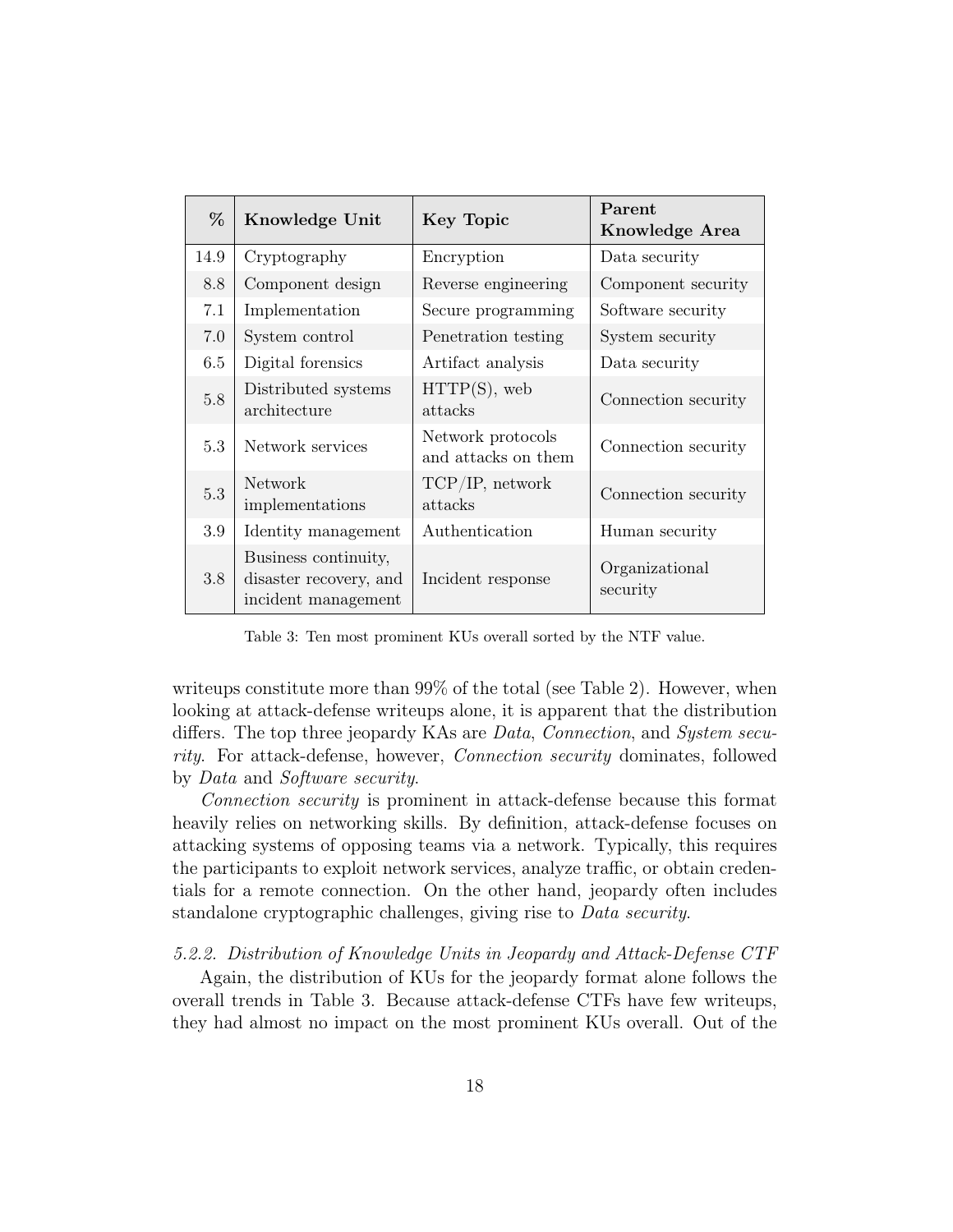

Figure 8: Distribution of KAs in 15,879 jeopardy and 84 attack-defense writeups.

top ten KUs in jeopardy, three of them belong to KA Connection Security: Distributed systems architecture, Network services, and Network implementations. Data Security contains Cryptography and Digital forensics, and the remaining KAs, excluding Societal security, have one representative each.

For the attack-defense format, Connection security has three KUs again among the top ten (see Table 4). Data security contains Cryptography and Digital forensics. Software security contains Implementation and Deployment and maintenance. Again, the remaining KAs, excluding Component and Societal security, have one representative each.

Regarding the least frequent KUs, we observed one KU not present in jeopardy writeups, but 22 KUs were not identified in any of the attackdefense writeups. An example in both formats is Physical Interfaces and Connectors, and we add the full list in the supplementary materials [42]. These may inspire cybersecurity educators to design new types of CTF.

We statistically compared whether the KU distribution difference between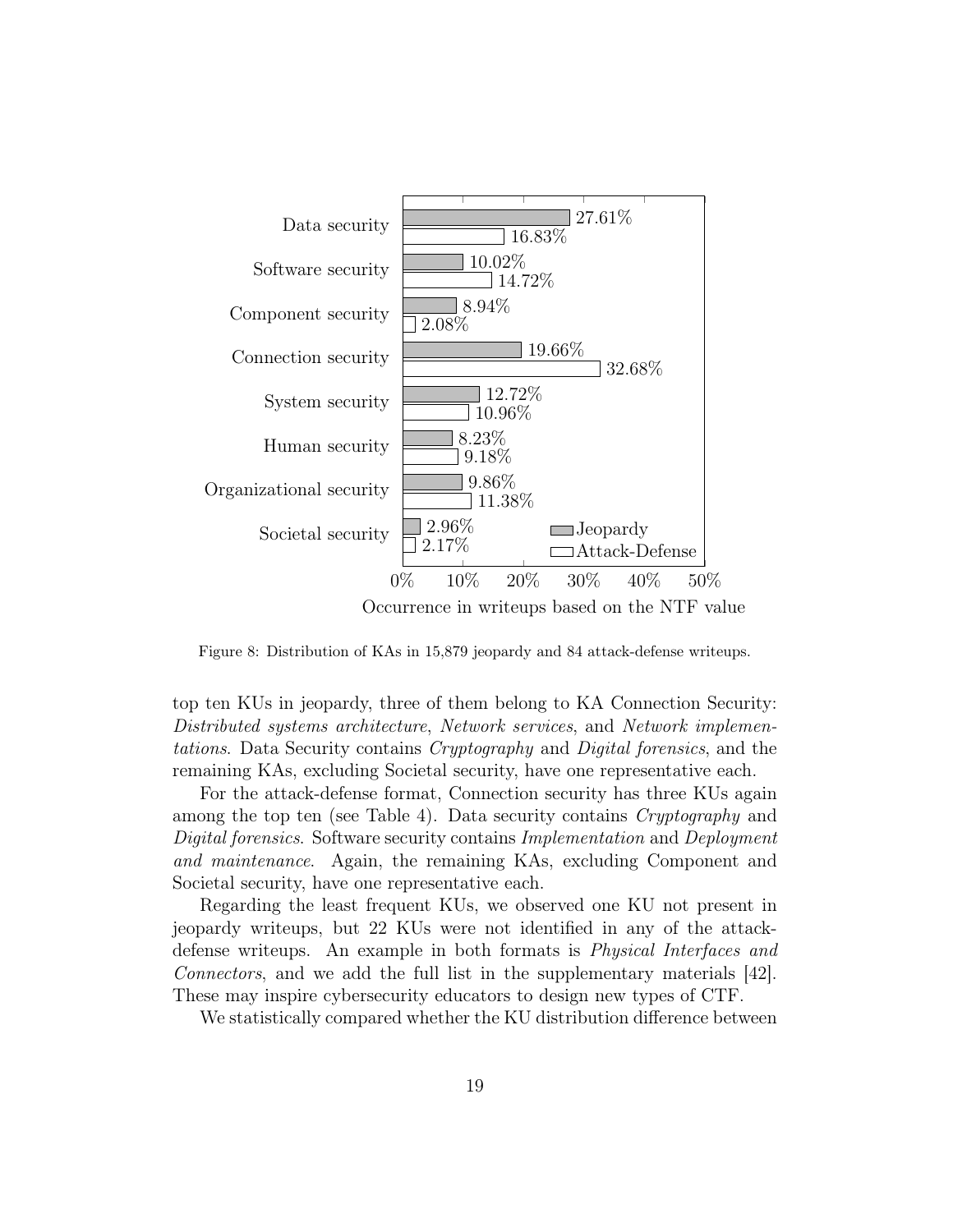| %    | Knowledge Unit                                                        | <b>Key Topic</b>                                                                                               | Parent<br><b>Knowledge Area</b> |
|------|-----------------------------------------------------------------------|----------------------------------------------------------------------------------------------------------------|---------------------------------|
| 12.3 | <b>Network</b><br>implementations                                     | $\ensuremath{\mathcal{T}}\ensuremath{\mathcal{CP}}\xspace/\ensuremath{\mathcal{IP}}\xspace$ network<br>attacks | Connection security             |
| 10.1 | Distributed systems<br>architecture                                   | $HTTP(S)$ , web attacks                                                                                        | Connection security             |
| 8.9  | Implementation                                                        | Secure programming                                                                                             | Software security               |
| 8.3  | Digital forensics                                                     | Artifact analysis                                                                                              | Data security                   |
| 8.2  | Network services                                                      | Network protocols and<br>attacks on them                                                                       | Connection security             |
| 7.2  | Business continuity,<br>disaster recovery, and<br>incident management | Incident response                                                                                              | Organizational<br>security      |
| 6.7  | System control                                                        | Penetration testing                                                                                            | System security                 |
| 5.7  | Social engineering                                                    | Deception                                                                                                      | Human security                  |
| 5.1  | Deployment and<br>maintenance                                         | Software configuration<br>and patching                                                                         | Software security               |
| 5.1  | Cryptography                                                          | Encryption                                                                                                     | Data security                   |

Table 4: Ten most prominent KUs for the attack-defense format sorted by the NTF value.

jeopardy and attack-defense is significant. Before choosing a statistical test, we ran a normality test on the whole computed matrix  $C$ . We chose the Anderson–Darling test implemented in the Python scipy library [44], which strongly rejected the hypothesis of the data having a normal distribution.

Due to the skewed data distribution, we considered only non-parametric statistical tests. We chose the Mann-Whitney U test implemented in the Python scipy library [45]. Each of the two CTF formats represents one test sample with 55 NTF values corresponding to each KU. The test indicated that the distribution difference of KUs between jeopardy and attack-defense format is significant  $(U = 1184, p = 0.02)$ . However, we could not use this test to examine the distribution of KAs between the formats. This is because the Mann-Whitney U test requires at least 20 observations in each sample [45], but we have only eight observations (KA values).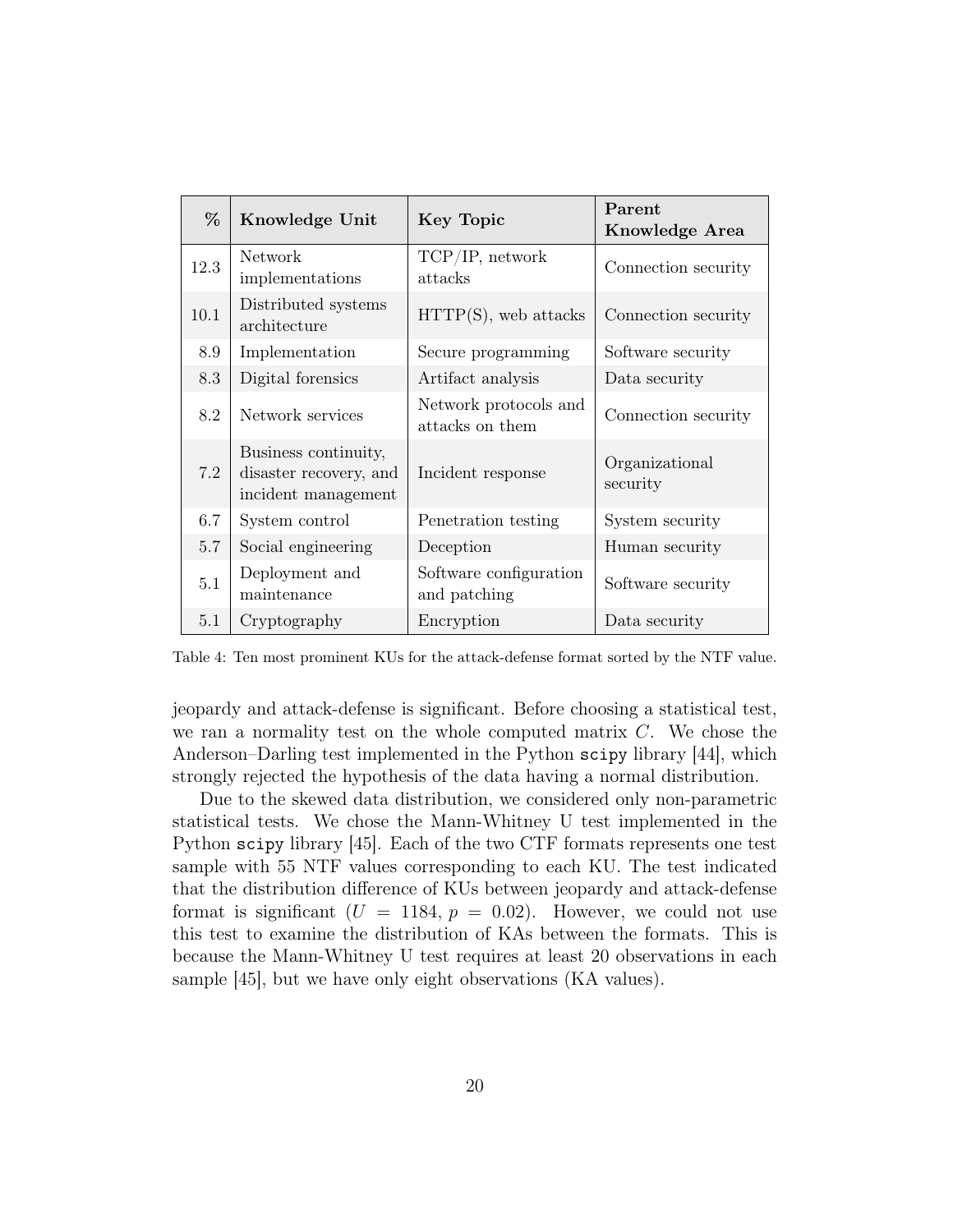#### 5.3. RQ3: Distribution of Knowledge Areas and Units from 2012 to 2020

This section answers the third research question. We look at the variance in the distribution of KAs and KUs in the CTF writeups divided by year.

#### 5.3.1. Distribution of Knowledge Areas per Year

Figure 9 shows that the distribution of KAs varies only slightly over the years. However, the chart highlights some deviations. Data security had a lower occurrence in 2012 and 2013. Similarly, Software security had the smallest presence in 2013 and 2014. However, *Component security* was the most popular in 2013. Connection security is steadily between 17–22% since 2015. System security peaked in 2014 and stayed at 7–15% in other years, with *Human* and *Organizational security* repeating a similar trend. As for the Societal security, it reached its highest percentage, 4.5%, in 2014 too.



Figure 9: Distribution of KAs in years 2012–2020.

#### 5.3.2. Distribution of Knowledge Units per Year

Top ranking KUs do not vary much. Between the years 2012–2020, 15 different KUs appeared at the top ten spots, and 12 of them appeared more than once. The steady ones appearing each year are Cryptography, Component design, and Network implementations. Those that appeared every year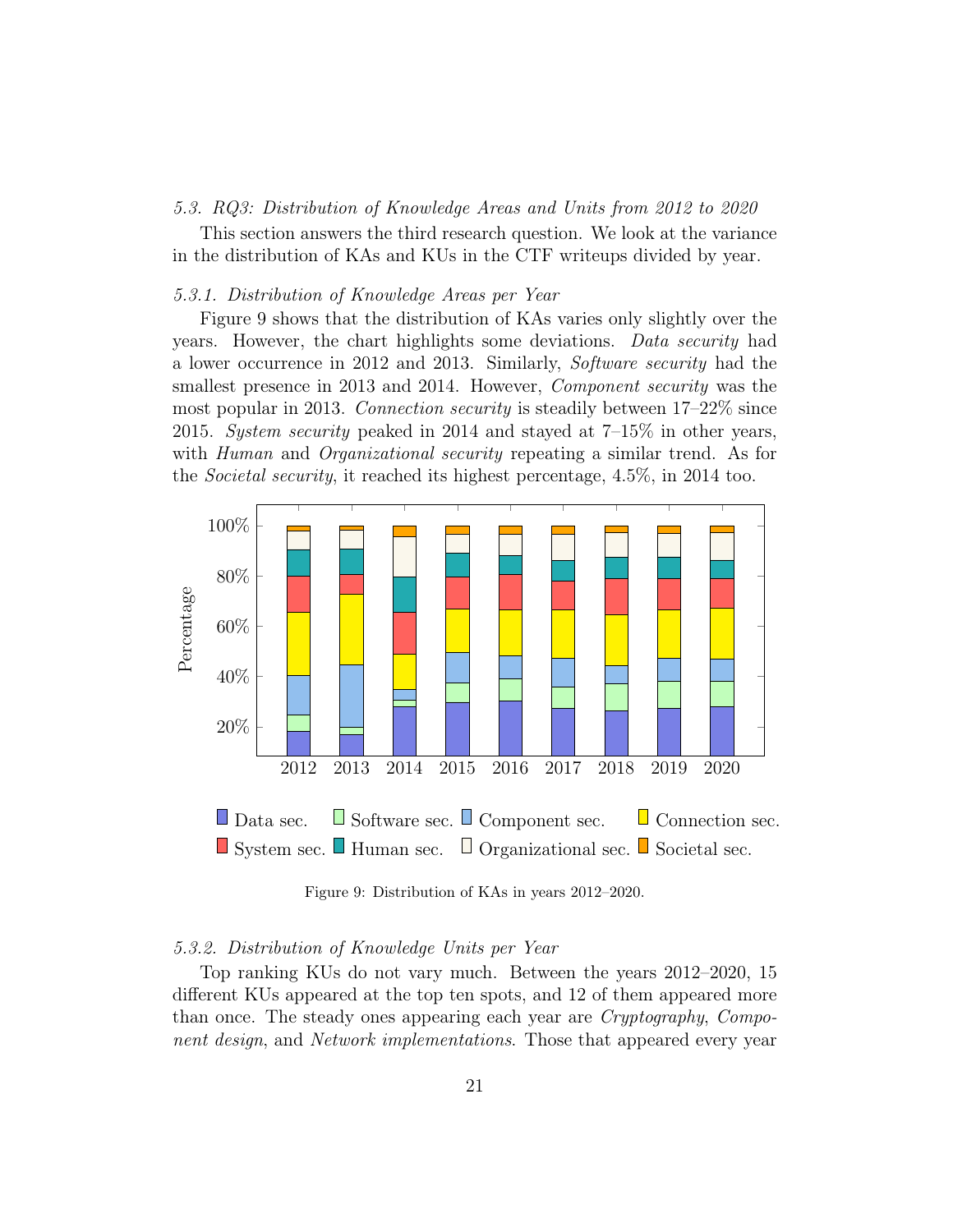except one are System control, Digital forensics, Distributed systems architecture, Network services, and Systems administration. Finally, Implementation appeared all years except 2013 and 2014.

We tested the null hypothesis that the medians of KU values throughout 2012–2020 are equal to see if there are statistically significant differences. We used Kruskal-Wallis test [46] to examine the differences in the distribution of KUs, running it on nine samples (years 2012–2020) with 55 observations (KUs). The test concluded that the difference was significant  $(\chi^2 = 25.88, p = 0.0011)$ . When running the test for KA distributions, the test stated that the distribution differences are not significant  $(\chi^2 = 0.26, p = 0.9999)$ . Based on Figure 9, this was expected since the differences appear small.

## 5.4. Limitations of This Study

The main limitation explained in Section 4.2 is that we downloaded only 15,963 out of 23,517 available writeups. Moreover, out of the 15,963 analyzed writeups, only 8,688 (54%) contained at least one keyword. This effectively reduced our dataset, although it remained substantially large. The median length of a writeup was 309 characters, and the average length was 3,979 characters.

Another limitation is the possibility of false positives in the keyword matches. However, we randomly selected 80 writeups (about 1% of the 8,688) and manually searched for the cybersecurity keywords in their content. Then, we compared these findings with the results of the automated keyword analysis. The results were the same: the desired keywords were matched, and no false positives occurred. If more writeups were validated like this, we would gain greater assurance that no false positives are in the sample, but the process would be time-consuming and error-prone.

Finally, some may find it problematic that the writeups rarely include the precise challenge assignments, which would allow us to double-check the relevance of the writeup to the challenge. However, the writeups were written by experts and enthusiasts who solved the CTF challenge, and so we consider them reliable. In the future, writeup databases could include a separate record of the assignment.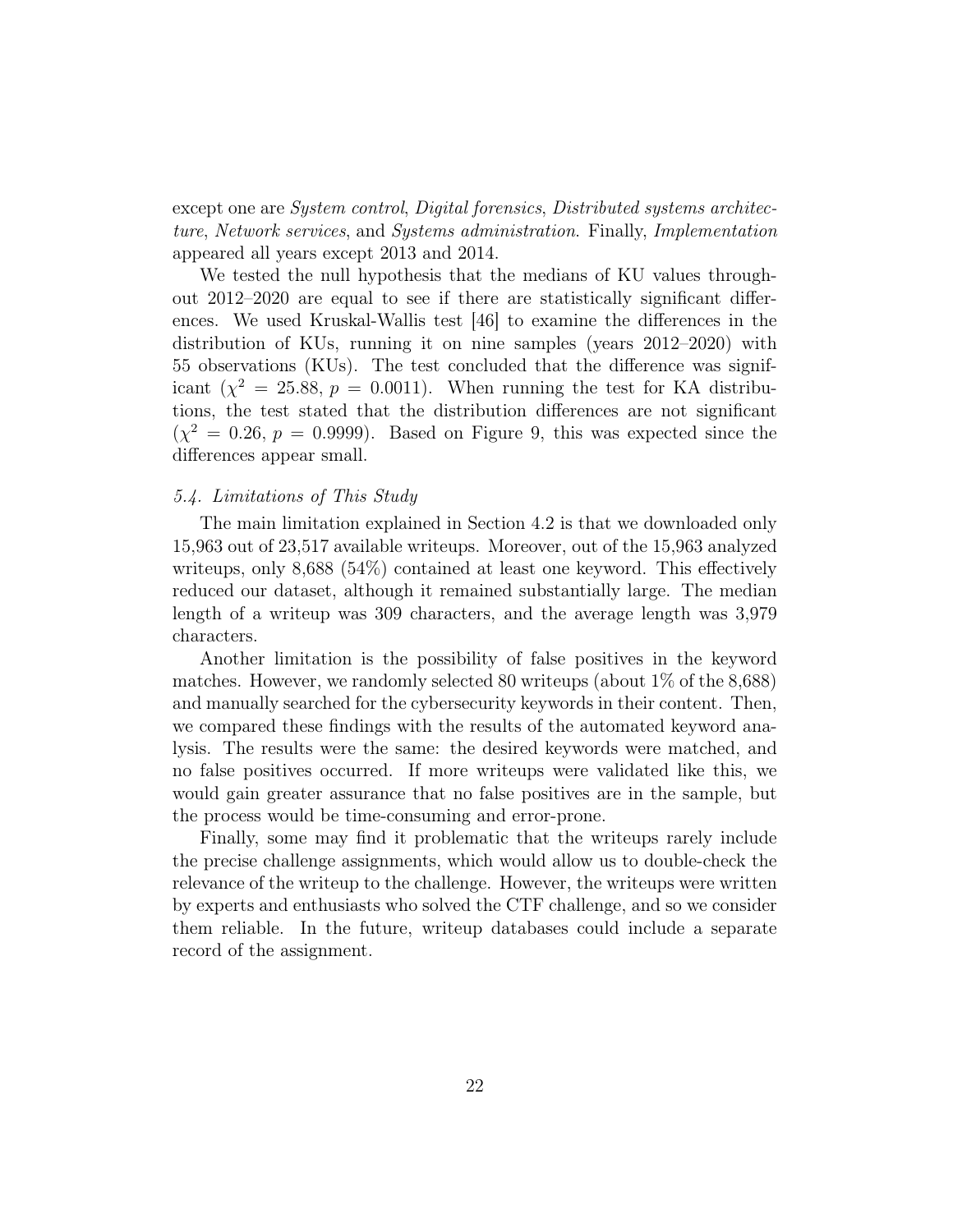#### 6. Lessons Learned and Future Work

We now share the educational implications of the results, their comparison with previous work, and practical insights stemming from this research. Finally, we propose ideas for future work.

#### 6.1. Implications for Cybersecurity Professionals and Educators

Cybersecurity topics are represented unevenly in CTF challenges. This is understandable since some topics, such as attacks on encryption or reverse engineering of code, have been a staple in CTF challenges for years. These technical challenges are popular among CTF creators and participants, who are usually cybersecurity enthusiasts from a private or academic sector. The chosen topics may reflect their opinion on which topics are the most important, are feasible to implement, or are simply fun.

Nevertheless, this opens a new possibility for CTF creators to incorporate human aspects of cybersecurity into the CTF format. Although phishing attacks are a severe threat, as they are the biggest malware infection vector [47], our results indicate that the CTF format does not address this topic. Therefore, preparing challenges that teach these aspects can be a valuable and engaging experience, even for those without a deep technical background. This can open up the CTF format for beginners and other users who are not full-time computing experts.

Cybersecurity teachers can use CTF challenges as a suitable hands-on complement to their traditional classes, as was previously tried in [5]. Their regular classes may then focus on areas not covered by CTFs. Moreover, CTFs are excellent for all forms of online learning, including distance and blended learning, due to their remote accessibility. Finally, educators can help their students prepare for CTF challenges. Prominent universities such as Carnegie Mellon or the University of California, Santa Barbara, have their prestigious CTF teams [48, 49].

Starting to participate in CTF is often frustrating for newcomers [50, 51] since the challenges tend to be difficult. Knowing which topics are the most frequent may help beginners to prepare and avoid disappointment. It may even provide the basis for a CTF training program that would generate recommendations for personalized training paths.

# 6.2. Comparison with the Results of Related Publications

We discovered that *Cryptography* is the most prominent KU overall. Similarly, Burns et al. [17] also identified crypto as the top-ranking category of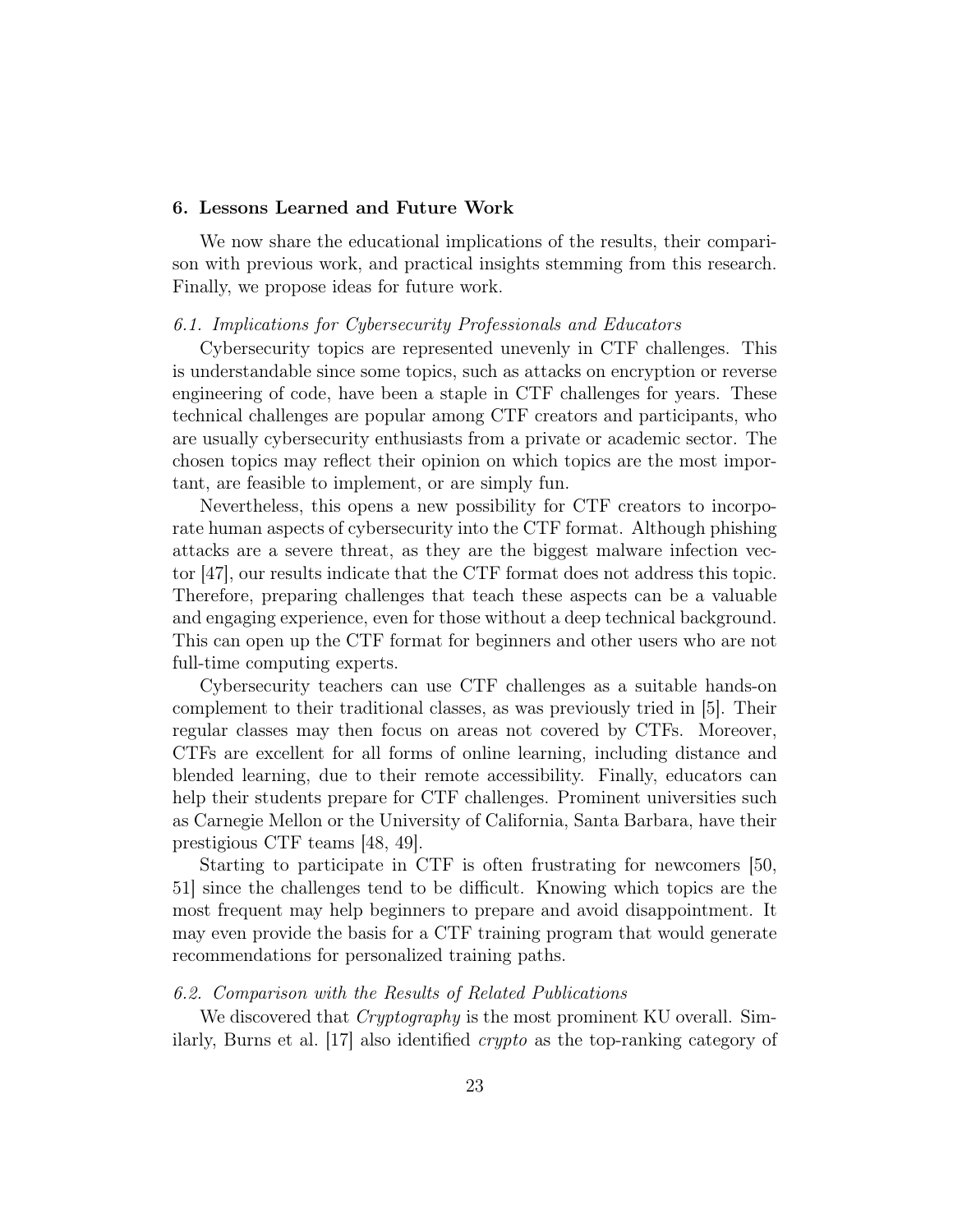CTF challenges, even though they categorized the writeups differently, not using the cybersecurity curricula.

Cabaj et al. [21] found that most cybersecurity master's degree programs include Data security (e.g., KU Cryptography), Software security (e.g., KU Programming robustly), *Connection security* (e.g., KU Network defense), and System security (e.g., KU Penetration testing). This corresponds to the most prominent topics we found in CTF, and also to those most researched in cybersecurity education papers [30]. Among the non-technical aspects, Organizational and Societal security prevail.

The survey of 104 European master's programs in cybersecurity [24] revealed that Data and Connection security dominate. KUs covered in mandatory courses by more than half of the surveyed institutions were Cryptography, Secure communication protocols, and Network defense. When including also optional courses or subtopics of other courses, these KUs were prominent as well: Data integrity and authentication, Access control, and System access. The least covered KA was Component security. Again, these results are similar to ours.

For cyber warfare operations, Carroll [25] prioritizes networking, fundamental security principles, telecommunications, network defense, and management of vulnerabilities and risks. Most of these topics belong to the Connection security KA, followed by Data security and Organizational security. According to Jones et al. [26], cybersecurity professionals also prioritize Connection and System security.

Overall, Data and Connection security dominated both in related work and CTFs. These areas include essential technical foundations of cybersecurity, which supports the fact that CTF aligns well with formal study programs. However, educators should not forget about the importance of non-technical aspects, such as human security, privacy, ethics, and law.

#### 6.3. Legal Aspects of Research That Involves Third Party Data

CTFtime website states that all writeups are copyrighted by their authors. Still, it is allowed to analyze the data for research purposes and present aggregate results as in this paper. In the USA, this is granted by the Copyright Law [52]. In the European Union, the same exception for research holds [53].

The best practice in research is to publish the analyzed data and software as supplementary materials with the paper. However, this would require obtaining permission from the author of each writeup, which is practically impossible. Without this permission, we would be re-publishing the content,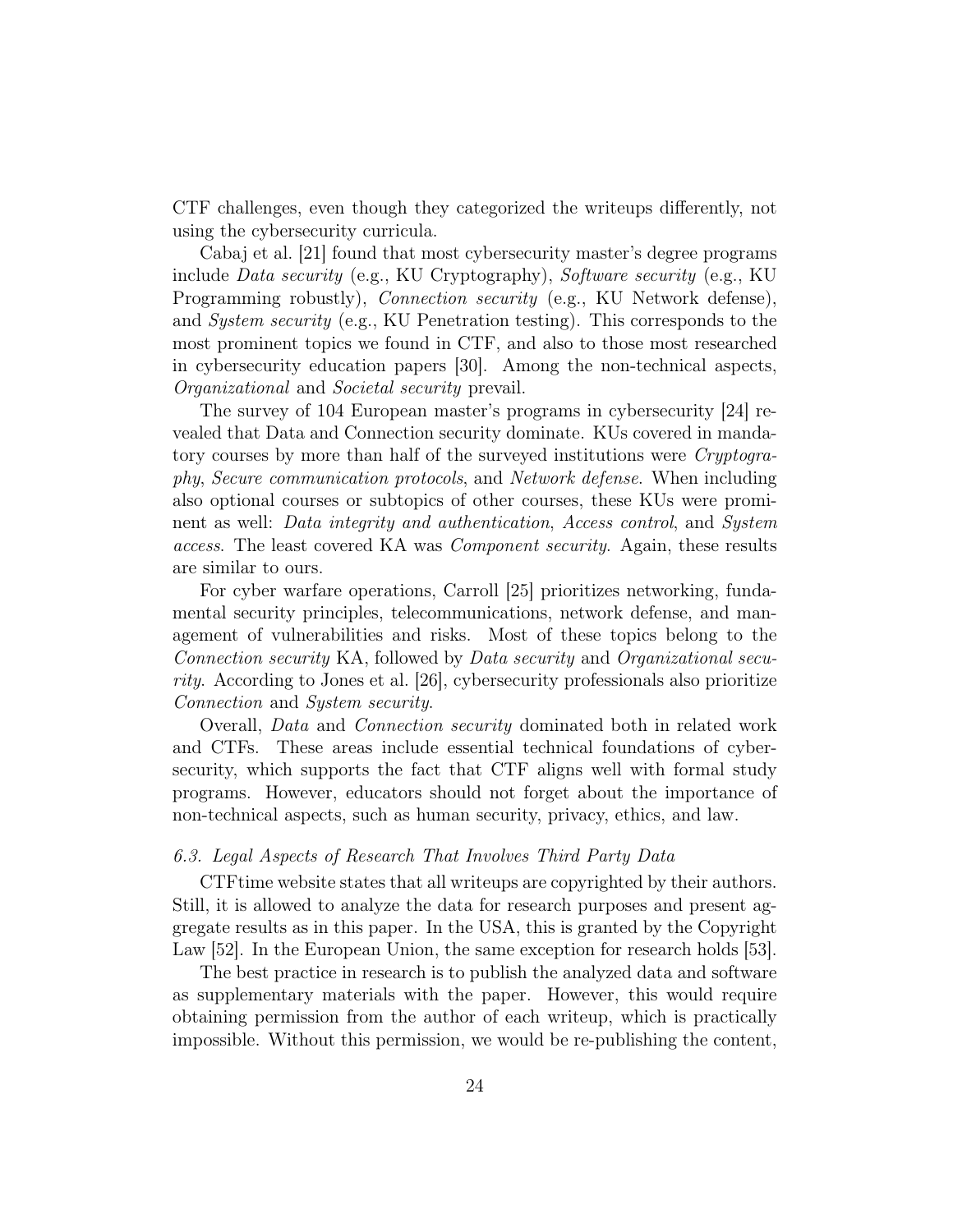which the copyright does not allow. Therefore, we publish the writeup folder structure, but the writeup files include only the link to the original writeup. Similarly, we cannot publish the Python script used to download the writeups because it would create a local copy of the data unauthorized by the authors. However, it is a simple web scraper that can be replicated based on Section 4. We publish only the analysis script, which is more specific for this work.

As a guideline for other researchers, we recommend carefully reviewing the conditions under which it is permissible to publish third party materials. In these cases, the support of replicable scientific research and the right to open access to information clashes with the protection of intellectual property. However, if the writeup authors and portals such as CTFtime used a Creative Commons license instead of the traditional copyright, this would simplify the future (re)use of their work.

#### 6.4. Future Work

Future researchers can address the limitations of this study, such as downloading the remaining writeups, and thus improve the accuracy of our results. Probabilistic methods can be employed to match the keywords in writeups stochastically. Another possibility is to apply machine learning to the dataset. In [34], the authors used clustering to "identify groupings of similar documents according to their term frequency vector Euclidean distance". The same method can be applied to writeups. If it reveals clusters of writeups on a single topic, it can support the validity of our results. Finally, classification algorithms can categorize the writeups and compare them with the CSEC2017 Knowledge Areas. This fine-grained classification would allow mapping the CTF topics onto specific learning outcomes.

#### 7. Conclusion

This work is a pioneering attempt to connect two different aspects of cybersecurity education: (i) popular hands-on challenges prepared by security experts and (ii) formal study programs facilitated by professional educators. If the goal is to exercise cybersecurity skills, CTF challenges suitably complement traditional formats of education delivered by schools and universities. They allow hundreds of students to practice a wide variety of cybersecurity skills online in a hands-on and engaging way.

We analyzed the cybersecurity topics in almost 16,000 written solutions (writeups) of CTF challenges held in the recent decade. The goal of the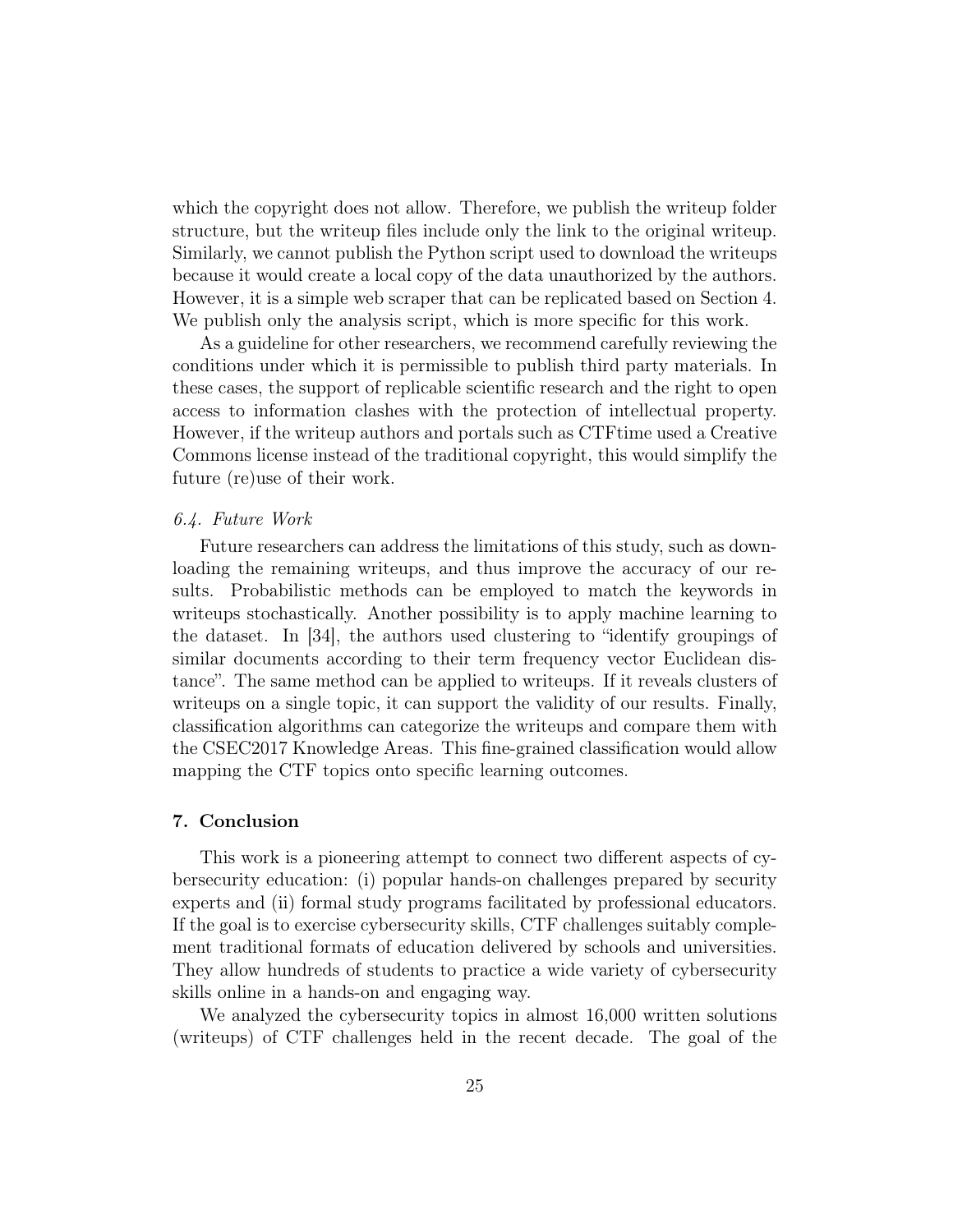analysis was to determine how the topics defined in the current Cybersecurity Curricular Guidelines (CSEC2017) are represented in CTF challenges. The analysis showed that topics such as cryptography and network security dominate. Interestingly, the same topics are prevalent in the current study programs and reflect the contemporary literature.

Although CTF challenges are excellent for practicing technical skills, they do not address topics such as phishing and general cybersecurity awareness. However, these topics are of utmost importance for mitigating the current advanced cyber threats. CSEC2017 defines cybersecurity as "a computingbased discipline involving technology, people, information, and processes to enable assured operations" [3], but the interdisciplinary "people" aspect is currently missing in CTF. This opens up a new opportunity to design CTFs that would reach a broader, non-technical audience and perhaps attract more people into cybersecurity.

Our paper provides numerous contributions for cybersecurity professionals, teachers, educational managers, CTF participants, and CTF designers. First, we gathered insights into cybersecurity topics practiced via CTF. Next, we discussed the implications of these results and connected them to the state-of-the-art curricular development in cybersecurity. Finally, we provided recommendations for other researchers, along with the directions for future work to motivate further research.

Supplementary materials for the paper are freely published on Zenodo [42]. The archive includes mainly the URLs of the analyzed writeups and the analysis script. This will support other researchers in replicating our work and building upon the analysis of CTF writeups.

#### Acknowledgements

This research was supported by the ERDF project CyberSecurity, CyberCrime and Critical Information Infrastructures Center of Excellence (No.  $CZ.02.1.01/0.0/0.0/16$  019/0000822).

## References

- [1] (ISC)<sup>2</sup>, Strategies for Building and Growing Strong Cybersecurity Teams, Technical Report, Cybersecurity Workforce Study, 2019.
- [2] ACM/IEEE, Computing Curricula 2020, 2020. https://cc2020. nsparc.msstate.edu/ [Last accessed on October 23, 2020].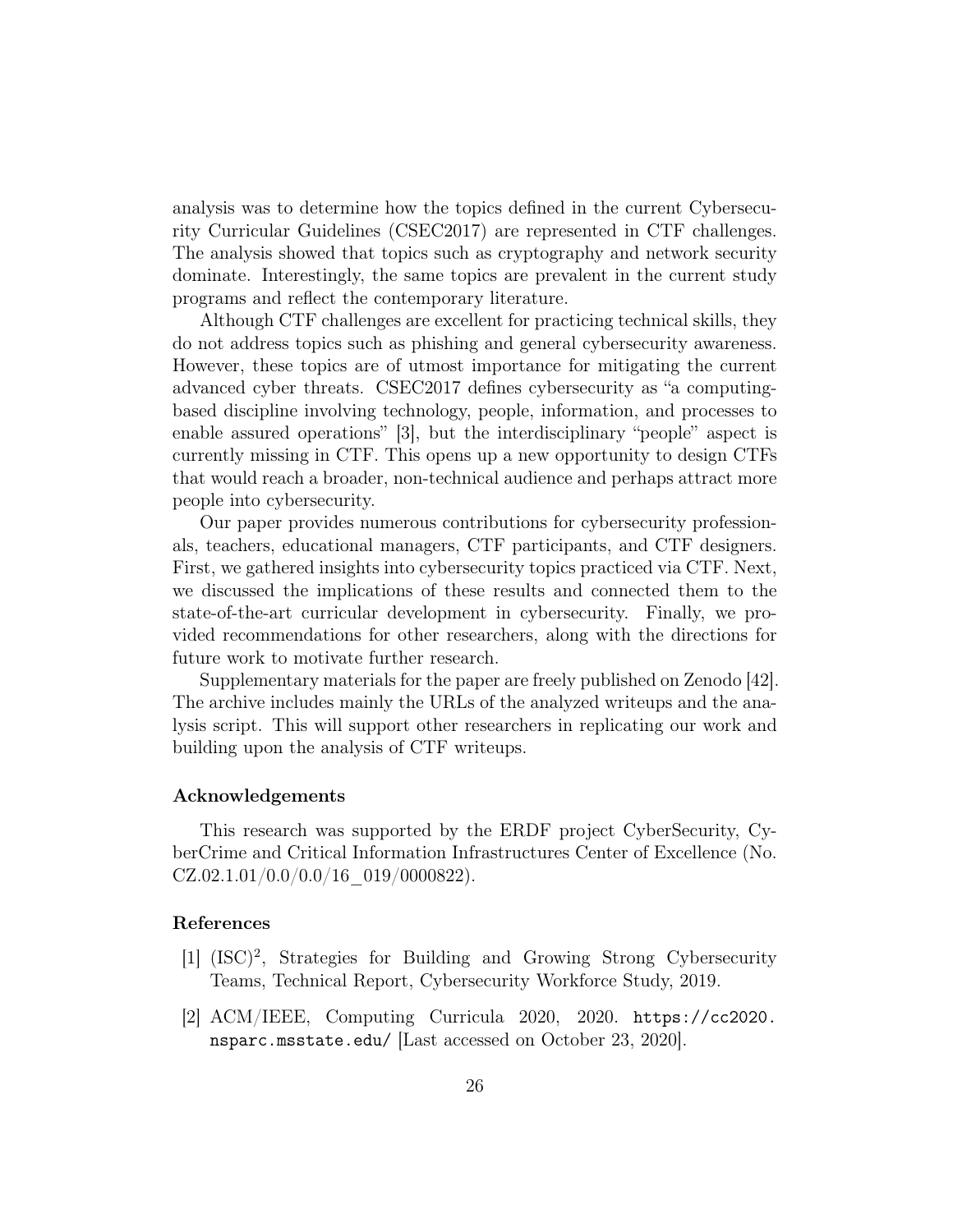- [3] Joint Task Force on Cybersecurity Education, Cybersecurity Curricular Guideline, 2017. http://cybered.acm.org/ [Last accessed on October 23, 2020].
- [4] DEF CON, CTF Archive, 2020. https://www.defcon.org/html/ links/dc-ctf.html [Last accessed on October 23, 2020].
- [5] J. Vykopal, V. Švábenský, E.-C. Chang, Benefits and Pitfalls of Using Capture the Flag Games in University Courses, in: Proceedings of the 51st ACM Technical Symposium on Computer Science Education, SIGCSE '20, Association for Computing Machinery, New York, NY, USA, 2020, p. 752–758.
- [6] J. Mirkovic, P. A. H. Peterson, Class Capture-the-Flag Exercises, in: 2014 USENIX Summit on Gaming, Games, and Gamification in Security Education (3GSE 14), USENIX Association, San Diego, CA, 2014, pp. 1–8.
- [7] G. Vigna, K. Borgolte, J. Corbetta, A. Doupé, Y. Fratantonio, L. Invernizzi, D. Kirat, Y. Shoshitaishvili, Ten Years of iCTF: The Good, The Bad, and The Ugly, in: 2014 USENIX Summit on Gaming, Games, and Gamification in Security Education (3GSE 14), USENIX Association, San Diego, CA, 2014, pp. 1–7.
- [8] N. Backman, Facilitating a Battle Between Hackers: Computer Security Outside of the Classroom, in: Proceedings of the 47th ACM Technical Symposium on Computing Science Education, SIGCSE '16, ACM, 2016, pp. 603–608.
- [9] Google, Capture the Flag, 2020. https://capturetheflag. withgoogle.com/ [Last accessed on October 23, 2020].
- [10] G. Singh, Announcing Facebook CTF 2019, 2019. https://www.facebook.com/notes/facebook-bug-bounty/ announcing-facebook-ctf-2019/2629218463759030/ [Last accessed on October 23, 2020].
- [11] S. Kucek, M. Leitner, An Empirical Survey of Functions and Configurations of Open-Source Capture the Flag (CTF) Environments, Journal of Network and Computer Applications 151 (2020).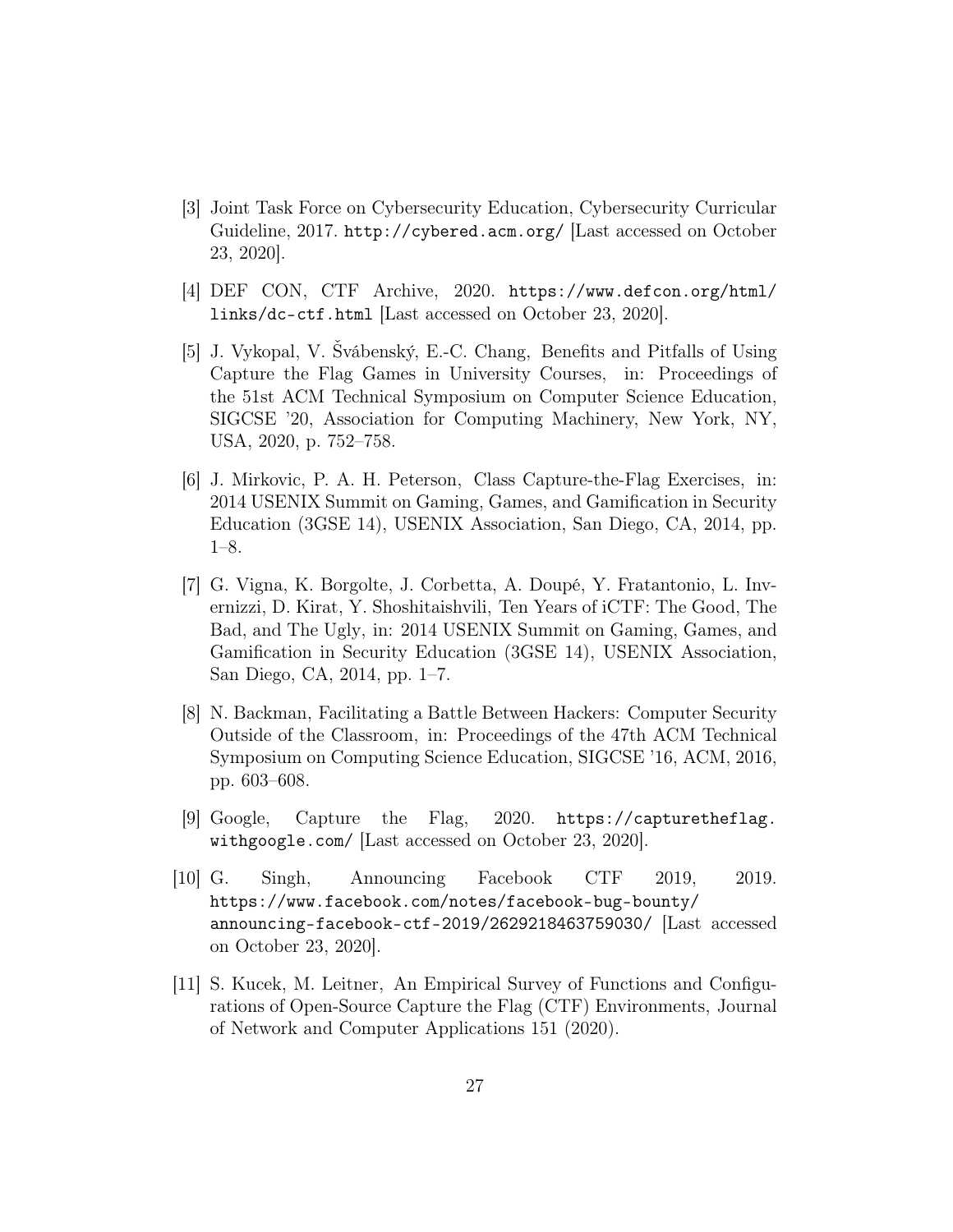- [12] CTFtime, CTFtime.org / All about CTF (Capture The Flag), 2020. https://ctftime.org/ [Last accessed on October 23, 2020].
- [13] M. Gondree, Z. N. Peterson, P. Pusey, Talking about talking about cybersecurity games, ;login: (2016).
- [14] M. Sahami, A. Danyluk, S. Fincher, K. Fisher, D. Grossman, E. Hawthorne, R. Katz, R. LeBlanc, D. Reed, S. Roach, et al., Computer Science Curricula 2013: Curriculum guidelines for undergraduate degree programs in Computer Science, Association for Computing Machinery (ACM)-IEEE Computer Society (2013).
- [15] A. Parrish, J. Impagliazzo, R. K. Raj, H. Santos, M. R. Asghar, A. Jøsang, T. Pereira, E. Stavrou, Global Perspectives on Cybersecurity Education for 2030: A Case for a Meta-discipline, in: Proceedings Companion of the 23rd Annual ACM Conference on Innovation and Technology in Computer Science Education, ITiCSE 2018 Companion, ACM, New York, NY, USA, 2018, pp. 36–54.
- [16] D. Mouheb, S. Abbas, M. Merabti, Cybersecurity curriculum design: A survey, in: Transactions on Edutainment XV, Springer, Berlin, Heidelberg, 2019, pp. 93–107.
- [17] T. J. Burns, S. C. Rios, T. K. Jordan, Q. Gu, T. Underwood, Analysis and Exercises for Engaging Beginners in Online CTF Competitions for Security Education, in: 2017 USENIX Workshop on Advances in Security Education (ASE 17), USENIX Association, Vancouver, BC, 2017, pp. 1–9.
- [18] T. Chothia, C. Novakovic, An Offline Capture The Flag-Style Virtual Machine and an Assessment of Its Value for Cybersecurity Education, in: 2015 USENIX Summit on Gaming, Games, and Gamification in Security Education (3GSE 15), USENIX Association, Washington, D.C., 2015, pp. 1–8.
- [19] Z. C. Schreuders, T. Shaw, M. Shan-A-Khuda, G. Ravichandran, J. Keighley, M. Ordean, Security Scenario Generator (SecGen): A Framework for Generating Randomly Vulnerable Rich-scenario VMs for Learning Computer Security and Hosting CTF Events, in: 2017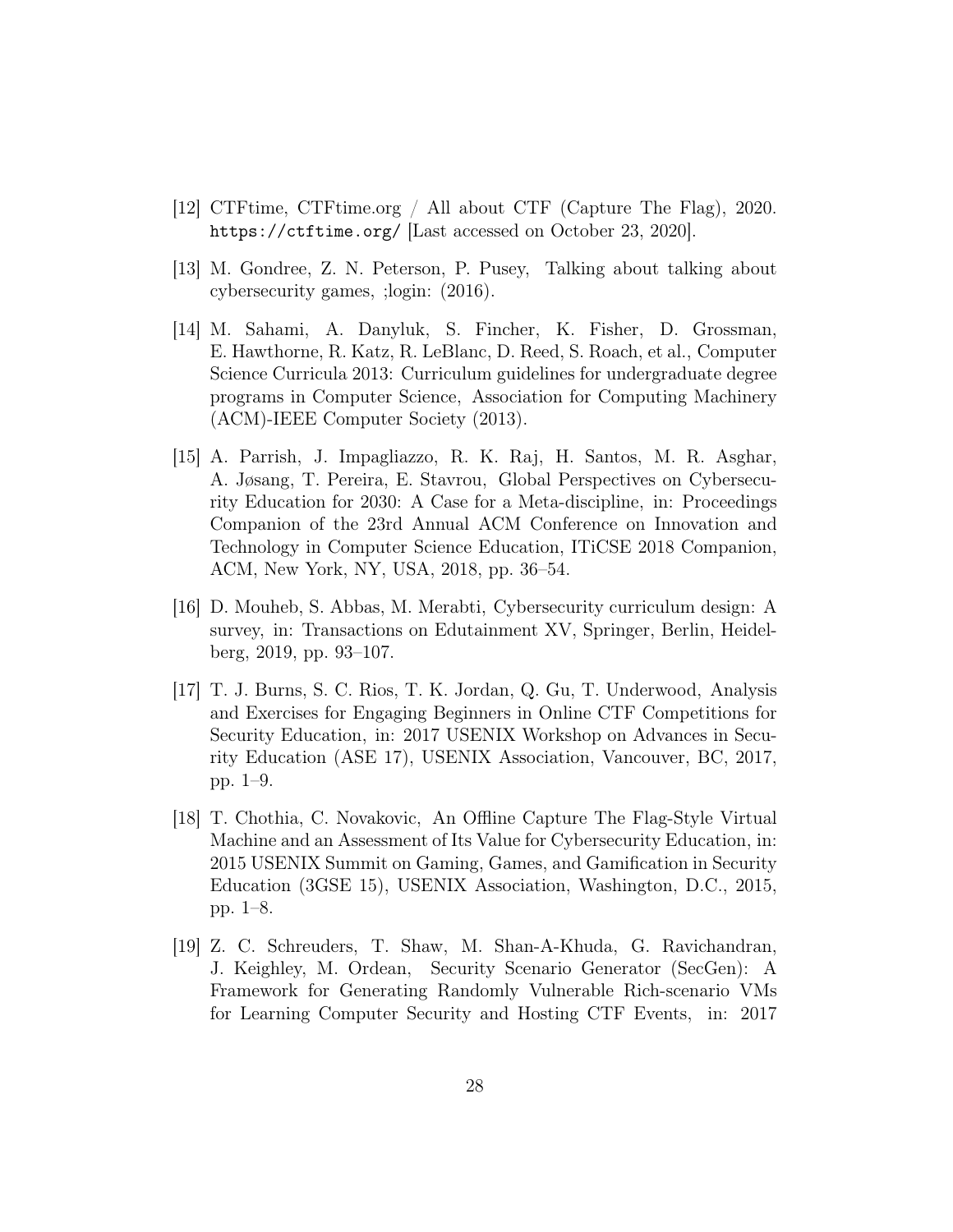USENIX Workshop on Advances in Security Education (ASE 17), USENIX Association, Vancouver, BC, 2017, pp. 1–10.

- [20] K. Leune, S. J. Petrilli, Using Capture-the-Flag to Enhance the Effectiveness of Cybersecurity Education, in: Proceedings of the 18th Annual Conference on Information Technology Education, SIGITE '17, Association for Computing Machinery, New York, NY, USA, 2017, p. 47–52.
- [21] K. Cabaj, D. Domingos, Z. Kotulski, A. Respício, Cybersecurity education: Evolution of the discipline and analysis of master programs, Computers & Security 75 (2018) 24–35.
- [22] J. Hallett, R. Larson, A. Rashid, Mirror, Mirror, On the Wall: What are we Teaching Them All? Characterising the Focus of Cybersecurity Curricular Frameworks, in: 2018 USENIX Workshop on Advances in Security Education (ASE 18), USENIX Association, Baltimore, MD, 2018, pp. 1–9.
- [23] University of Bristol, The Cyber Security Body Of Knowledge, 2020. https://www.cybok.org/ [Last accessed on October 23, 2020].
- [24] N. Dragoni and A. L. Lafuente and A. Schlichtkrull and L. Zhao, Addressing the Shortage of Cybersecurity Skills in Europe, 2020. Deliverable 6.2 of the Cyber Security for Europe project, https://cybersec4europe.eu/ addressing-the-shortage-of-cybersecurity-skills-in-europe/ [Last accessed on October 23, 2020].
- [25] J. Carroll, Offensive and Defensive Cyberspace Operations Training: Are we There yet?, in: European Conference on Cyber Warfare and Security, Academic Conferences International Limited, pp. 77–86.
- [26] K. S. Jones, A. S. Namin, M. E. Armstrong, The Core Cyber-Defense Knowledge, Skills, and Abilities That Cybersecurity Students Should Learn in School: Results from Interviews with Cybersecurity Professionals, ACM Trans. Comput. Educ. 18 (2018) 11:1–11:12.
- [27] H. Haqaf, M. Koyuncu, Understanding key skills for information security managers, International Journal of Information Management 43 (2018) 165 – 172.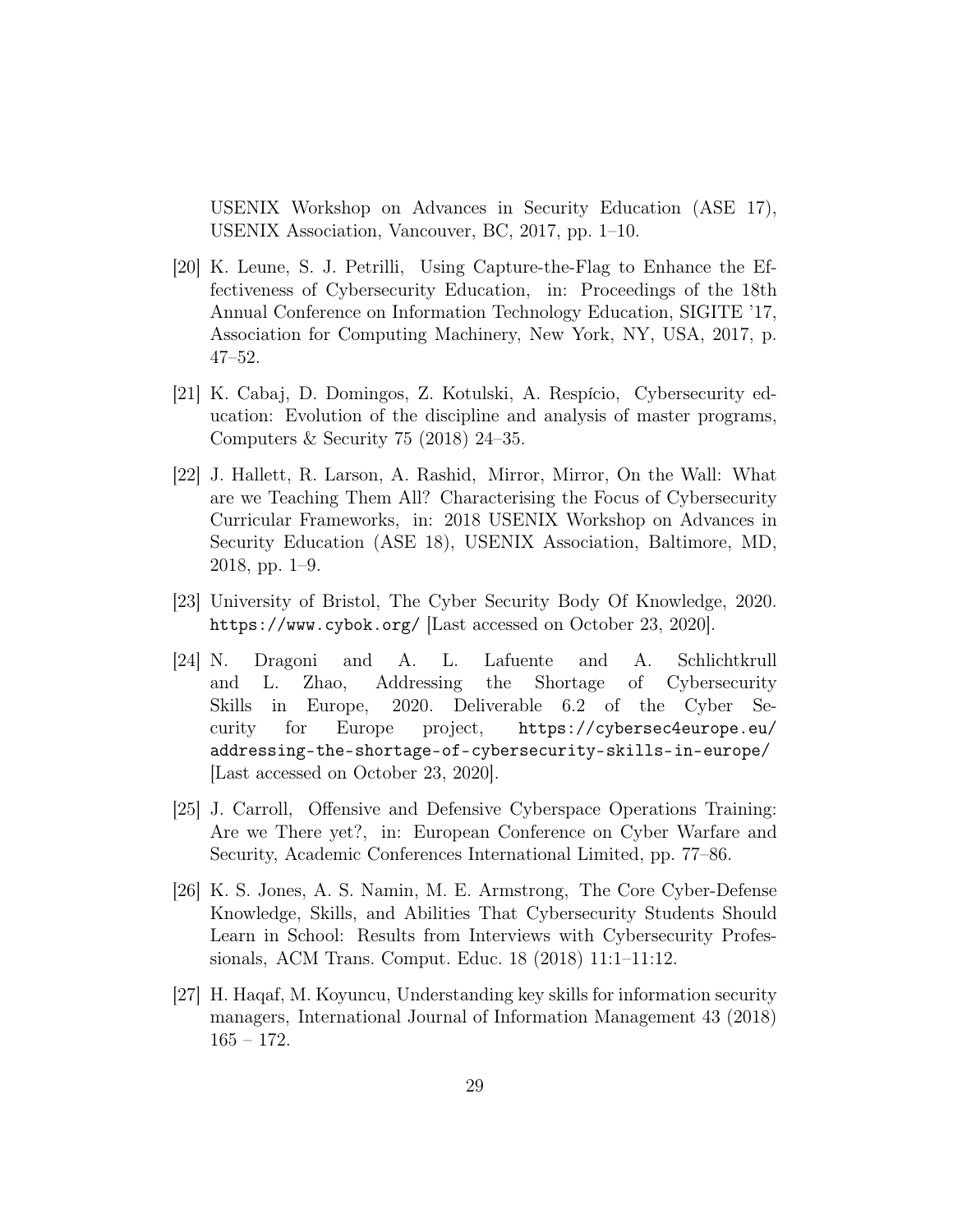- [28] H. A. Linstone, M. Turoff, et al., The Delphi method, Addison-Wesley Reading, MA, 1975.
- [29] N. G. Brooks, T. H. Greer, S. A. Morris, Information systems security job advertisement analysis: Skills review and implications for information systems curriculum, Journal of Education for Business 93 (2018) 213–221.
- [30] V. Švábenský, J. Vykopal, P. Čeleda, What Are Cybersecurity Education Papers About? A Systematic Literature Review of SIGCSE and ITiCSE Conferences, in: Proceedings of The 51st ACM Technical Symposium on Computer Science Education, SIGCSE '20, ACM, New York, NY, USA, 2020, pp. 2–8.
- [31] D. M. Blei, Probabilistic topic models, Commun. ACM 55 (2012) 77–84.
- [32] T. Hofmann, Probabilistic Latent Semantic Indexing, in: Proceedings of the 22nd Annual International ACM SIGIR Conference on Research and Development in Information Retrieval, SIGIR '99, Association for Computing Machinery, New York, NY, USA, 1999, p. 50–57.
- [33] I. Marçal, R. E. Garcia, D. Eler, R. C. M. Correia, A Strategy to Enhance Computer Science Teaching Material Using Topic Modelling: Towards Overcoming The Gap Between College And Workplace Skills, in: Proceedings of the 51st ACM Technical Symposium on Computer Science Education, SIGCSE '20, Association for Computing Machinery, New York, NY, USA, 2020, p. 366–371.
- [34] J. M. Rouly, H. Rangwala, A. Johri, What Are We Teaching? Automated Evaluation of CS Curricula Content Using Topic Modeling, in: Proceedings of the Eleventh Annual International Conference on International Computing Education Research, ICER '15, Association for Computing Machinery, New York, NY, USA, 2015, p. 189–197.
- [35] M. Nadeem, E. B. Allen, B. J. Williams, A Method for Recommending Computer-Security Training for Software Developers: Leveraging the Power of Static Analysis Techniques and Vulnerability Repositories, in: 2015 12th International Conference on Information Technology – New Generations, pp. 534–539.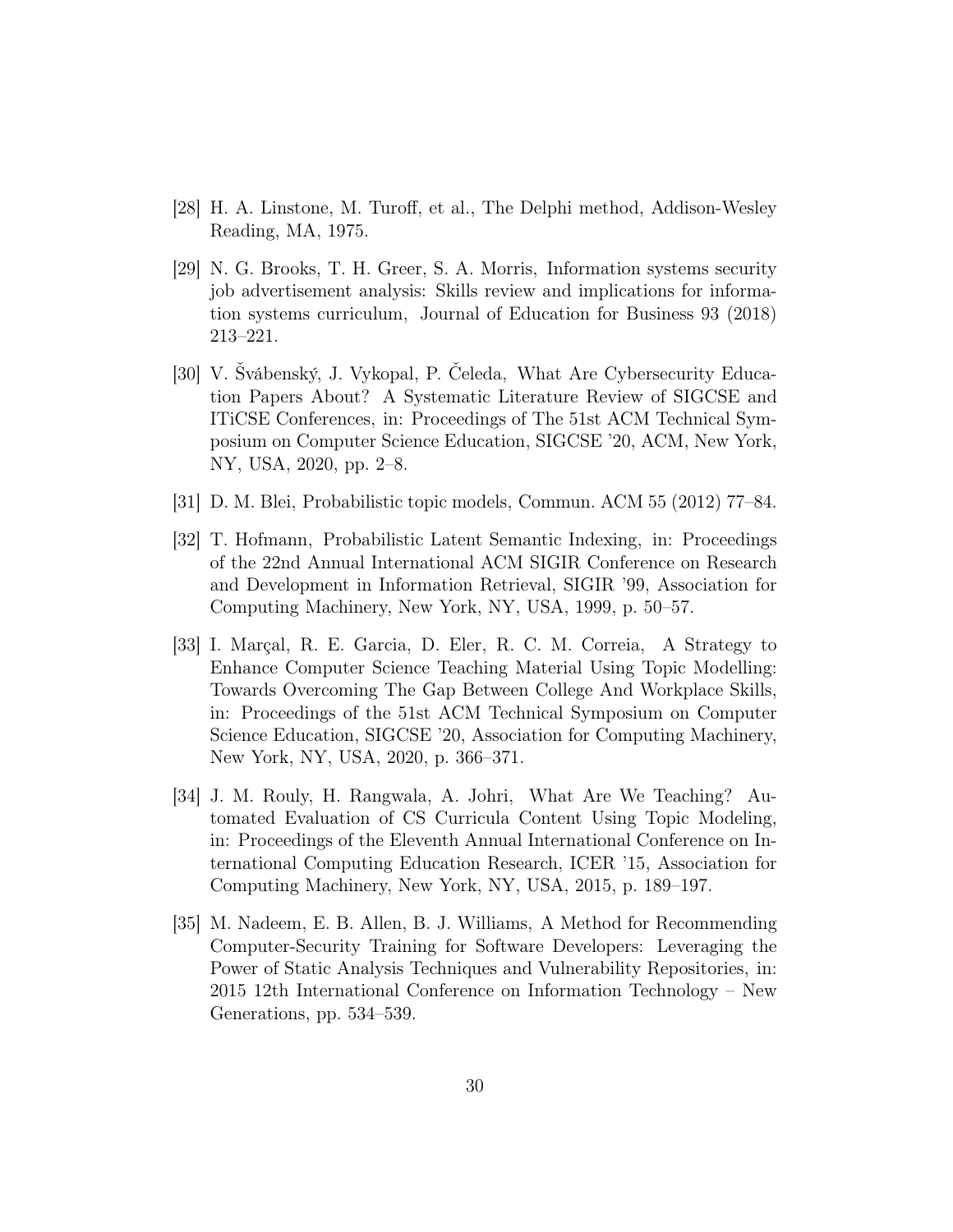- [36] C. Romero, S. Ventura, M. Pechenizkiy, R. S. Baker (Eds.), Handbook of educational data mining, CRC Press, Boca Raton, FL, USA, 2010.
- [37] C. Severance, Discovering JavaScript Object Notation, Computer 45  $(2012)$  6–8.
- [38] M. Droettboom, et al., Understanding JSON Schema, 2019.
- [39] Kenneth Reitz, Requests: HTTP for Humans, 2020. https:// requests.readthedocs.io/en/master/ [Last accessed on October 23, 2020].
- [40] C. Lang, G. Siemens, A. Wise, D. Gašević (Eds.), Handbook of Learning Analytics, Society for Learning Analytics Research (SoLAR), 1st edition, 2017.
- [41] J. B. Lovins, Development of a stemming algorithm, Mech. Translat. & Comp. Linguistics 11 (1968) 22–31.
- [42] V. Švábenský, P. Čeleda, J. Vykopal, B. Silvia, Dataset: Cybersecurity Knowledge and Skills Taught in Capture the Flag Challenges, 2020. https://doi.org/10.5281/zenodo.4160585 [Last accessed on October 30, 2020].
- [43] S. Brišáková, Analyzing Written Solutions of Tasks in Cybersecurity Capture the Flag Games, Bachelor's thesis, Masaryk University, Faculty of Informatics, 2020. Available from https://is.muni.cz/th/j9ru6/.
- [44] Scipy.org, scipy.stats.anderson\_ksamp, 2020. https://docs.scipy. org/doc/scipy/reference/generated/scipy.stats.anderson\_ ksamp.html [Last accessed on October 23, 2020].
- [45] Scipy.org, scipy.stats.mannwhitneyu, 2020. https://docs.scipy.org/ doc/scipy/reference/generated/scipy.stats.mannwhitneyu.html [Last accessed on October 23, 2020].
- [46] Scipy.org, scipy.stats.kruskal, 2020. https://docs.scipy.org/doc/ scipy/reference/generated/scipy.stats.kruskal.html [Last accessed on October 23, 2020].
- [47] ENISA, Threat Landscape Report, Technical Report, 15 Top Cyberthreats and Trends, 2018.